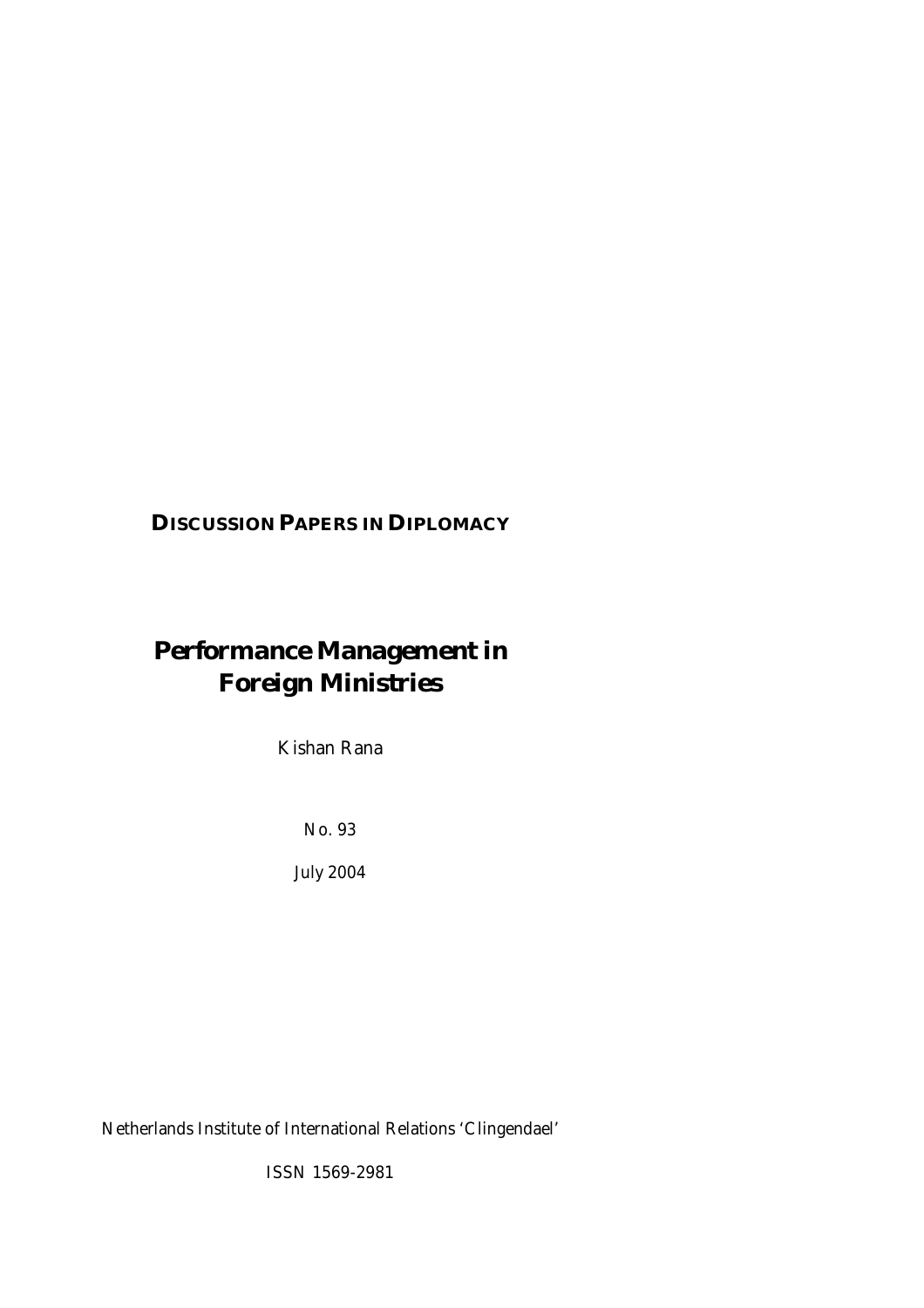#### *DISCUSSION PAPERS IN DIPLOMACY*

Editor: *Spencer Mawby*, University of Nottingham Managing Editor: *Jan Melissen*, Netherlands Institute of International Relations 'Clingendael'

Desk top publishing: *Daniëlla Kranendonk*

#### *Editorial Board*

*Karin Aggestam*, Lund University *Geoff Berridge*, University of Leicester *Rik Coolsaet*, University of Ghent *Erik Goldstein*, Boston University *Donna Lee*, Birmingham University **Paul Sharp**, University of Minnesota Duluth

# *Copyright Notice*

#### © Kishan Rana 2004

All rights reserved. No reproduction, copy, or transmission of this publication, or part thereof in excess of one paragraph (other than as a PDF file at the discretion of the Netherlands Institute of International Relations Clingendael) may be made without the written permission of the author.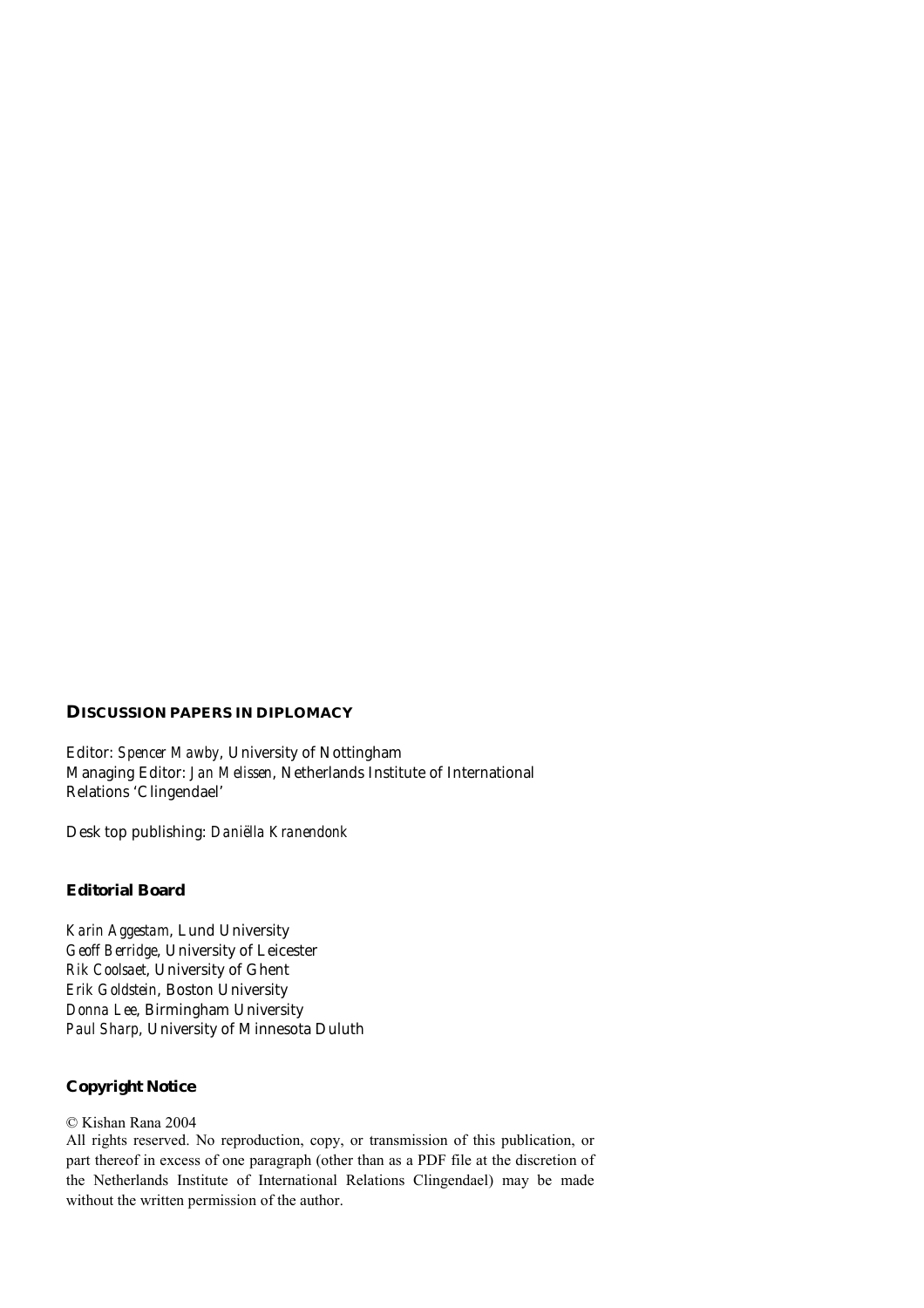# *PERFORMANCE MANAGEMENT IN FOREIGN MINISTRIES Corporate Techniques in the Diplomatic Services*

## *Kishan Rana*

'Diplomacy is the profession par excellence: pure service, involving what the Middle Ages called a "mystery", with the quality of performance utterly immeasurable except by peer judgment', declared the American writer, Martin Mayne, in 1983.<sup>1</sup> The public service dimension of the diplomatist's work is unaltered, but a generational shift has taken place in the work ethos. This has been caused by globalization, interdependence between states and subject complexity, leading to intensification of the diplomatic process. In contrast to the privileged dialogue conducted almost exclusively with official partners as recently as 30 or 40 years ago, the envoy today wades in with the multitudes, tackling an almost bewildering variety of issues, economic, social, humanitarian, developmental, and the rest, besides that classic staple, high political discourse. We are in the age of 'gumboot diplomacy'.<sup>2</sup>

 On one side, the ambassador and his team face harder, more varied and tightly time-bound demands from their masters in the foreign ministry.<sup>3</sup> Public diplomacy, interactions with civil society, the blending of the image dimensions into the profession, and intensive economic diplomacy, rank especially high in today's integrated diplomacy. Multiplication of bilateral, regional and multilateral encounters, frequent summit encounters, and short reaction times add to the pressures. $^4$  All these expanded expectations translate into an elevated performance barometer for the resident embassy, which remains both the field office and the cutting edge of the diplomatic process.

<sup>1</sup> Chas W. Freeman, *The Diplomat's Dictionary*, (Washington DC,US I Institute of Peace, 1997).

<sup>2</sup> This elegant play on words comes from Prof. Dietrich Kappeler, President of the DiploFoundation and founder-director of several diplomatic academies.

<sup>3</sup> The working environment of the envoy is narrated in Kishan S. Rana, *The 21st Century Ambassador: Plenipotentiary to Chief Executive*, (Malta and Geneva, DiploFoundation, 2004).

<sup>4</sup> One may ask, is not regional diplomacy just another version of multilateral diplomacy? True, but it is a special form of multilateral diplomacy, within a closed club of regional partners. By its intensity and importance it should be treated as a special genre, one that merits closer study by scholars.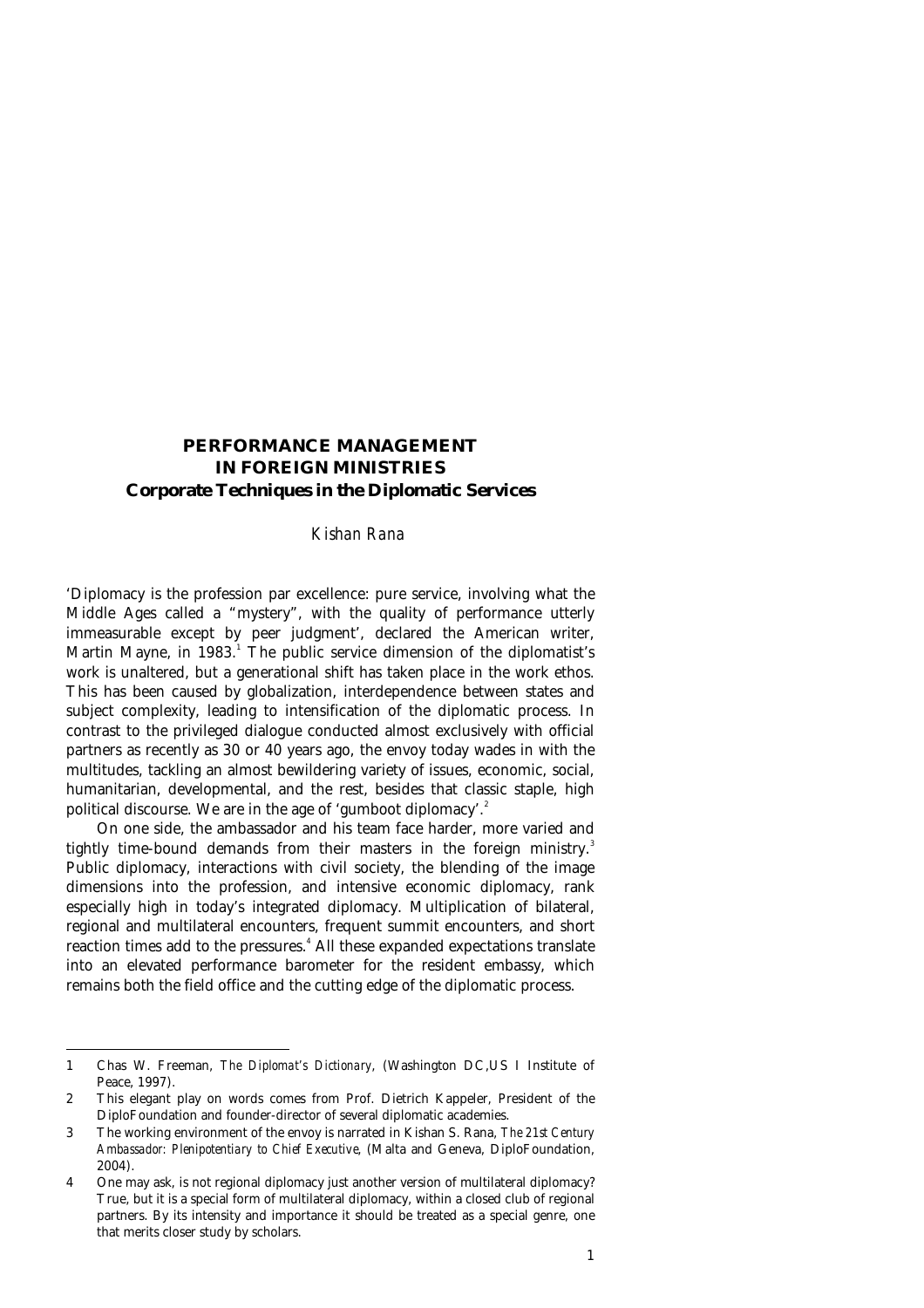On the other side, new ideas on public services have now entered throughout the system of government, bringing in novel demands for measurement of performance, accountability and objective reporting on the usage of pubic funds.<sup>5</sup> Management concepts devised initially for the corporate world have migrated into the public services, impelled by the pursuit of the twin goals of efficiency and value-for-money. Foreign ministries, like other public agencies, have often changed their methods in line with recommendations given by management consultants. In some countries the ensuing changes have taken the shape of public service reform and the application of more stringent criteria of governance quality and satisfaction for 'customers', i.e. the citizens who are the users of government services. Accompanying these are 'mission statements' and 'citizen charters' that all public entities are expected to uphold. $6$ 

 Increasingly performance management technique (PERM) is applied in myriad ways to the operational work of foreign ministries, to human resource management, and to reportage to parliamentary and other national institutions. It is a time of experimentation, of adaptation, of learning from exemplars, and change, evolutionary or radical. This essay attempts to take stock of actual developments and the current thinking in different countries, and advance tentative conclusions on the emerging directions, and the implications for diplomacy. One must add that performance management in foreign ministries (MFAs) is work-in-progress, which gives a tentative quality to this study.

 We examine first the evolution of performance management and some of the leading country models; then analyze the common elements; then consider the measurement of output and outcomes plus the criteria that might apply; next the role of innovation; and finally offer provisional conclusions on where this may lead. The study is based on data collection and interview with practitioners that the author has carried out over the past five years for a study of diplomacy in Asia that remains incomplete, as well as information gathered from traditional and distance teaching activities. Details of different PERM systems are not in the public domain. Consequently, much of the information comes from interviews and conversations with those involved. Additionally

<sup>5</sup> A preliminary account of performance enhancement techniques used in foreign ministries was provided in Kishan S. Rana, *Bilateral Diplomacy*, (Malta, Diplo, 2002) pp.239-50.

<sup>6</sup> For instance, Namibia, with a population of 1.5 million requires each ministry to set out and display prominently such a citizen charter. The practice has not yet spread to countries in South Asia.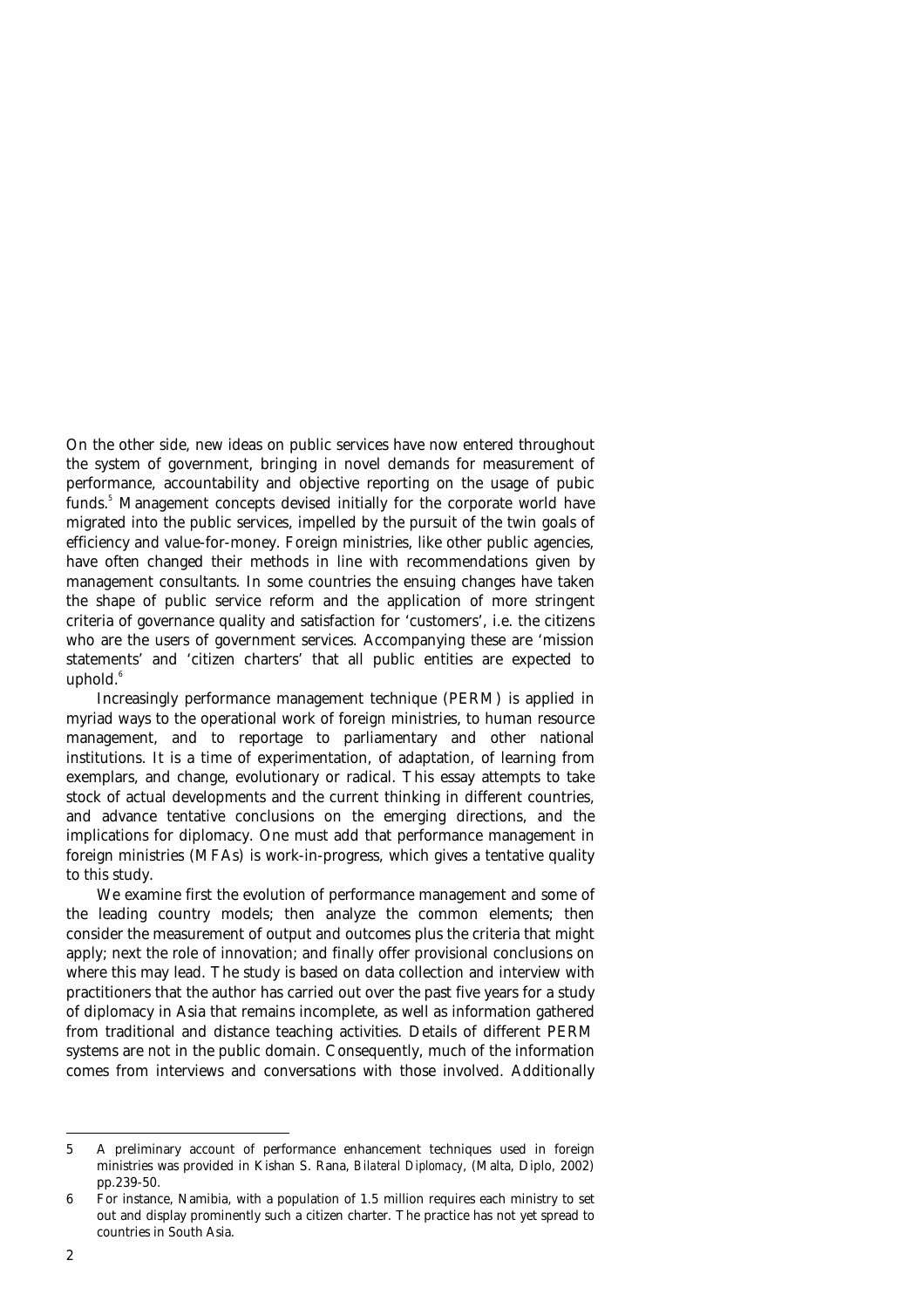some MFA annual reports now give considerable information on such matters connected with the diplomatic process, as part of public diplomacy and these have been utilised.

 We may consider PERM as applied at three levels – each of which offers different potential and utility.

- the embassies abroad
- $\bullet$ the human resources of diplomatic services
- $\bullet$ the MFA's public diplomacy

#### *PERM for Missions*

Since embassies, permanent missions and consulates abroad are the operational outposts of the system, relatively isolated from the home administration and therefore in greatest need of sound management, they are the first priority in the application of PERM. Improving performance at this level is of the greatest benefit to the entire diplomatic process for another reason, namely that they represent the cutting edge of the entire system of external relations.

 The oldest performance monitoring device used by MFAs to oversee diplomatic missions is the inspection system, operated by full time or specially designated 'foreign service inspectors' who visit embassies abroad in rotation. Most large systems have a full time inspector-general of the rank of a senior ambassador, assisted by one or more deputies, and support staff, who jointly ensure that all embassies are inspected at regular intervals, often between three and five years. The smaller diplomatic services, with ten or twenty missions overseas, generally utilize the method of ad hoc inspections.

 In the past, inspections concentrated on financial audit, compliance with regulations, the logistic needs of embassies, rates of foreign allowances and entertainment grants, and personnel requirements. This covered the procedure and system-related work of missions but not their operational activities. From the 1950s some countries shifted the focus of inspections to human resource and performance evaluation. We have now reached a point where in the best systems the enforcement of rules came to be almost a side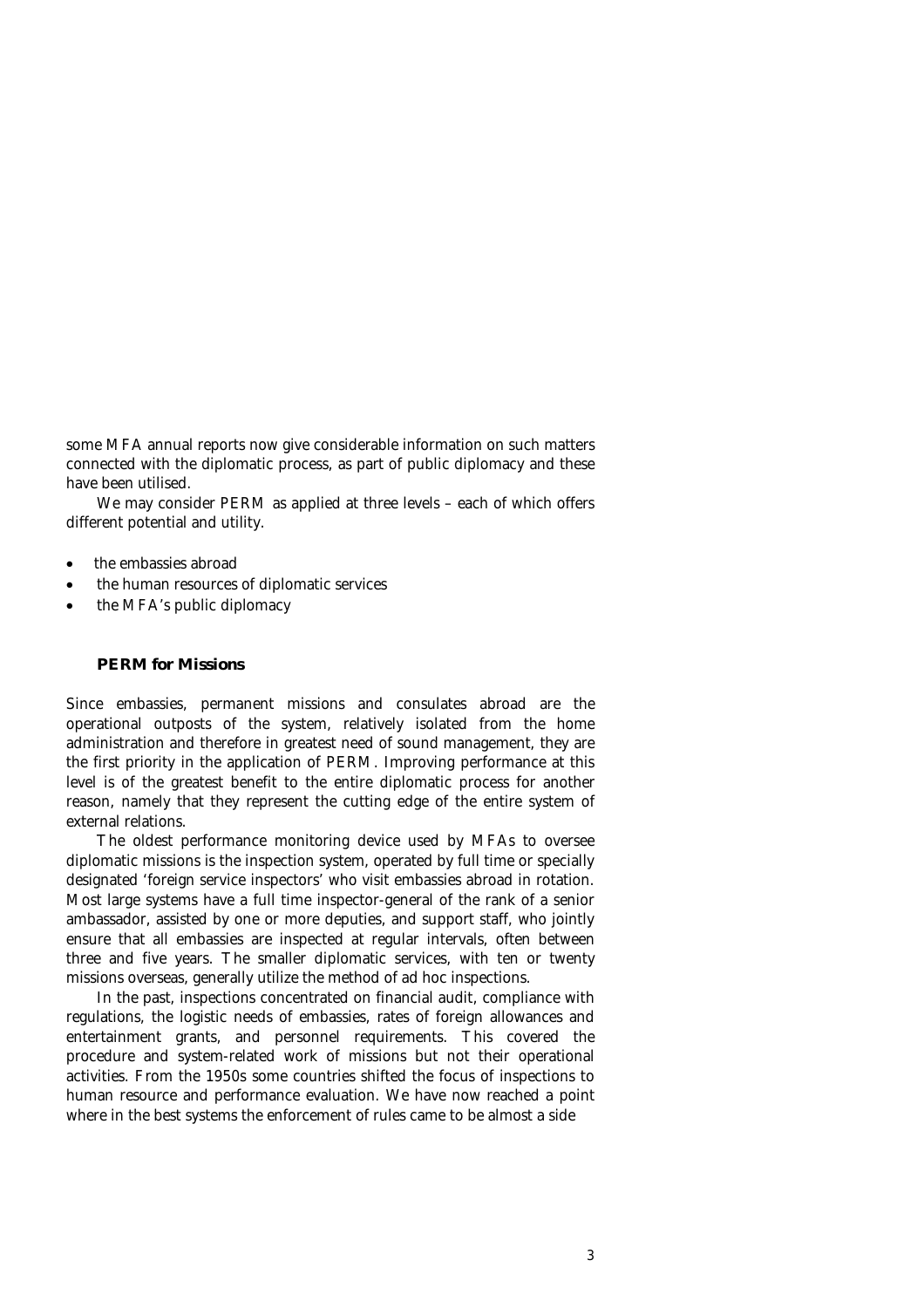activity, while the work of audit is carried out separately.<sup>7</sup>

 The US State Department operates a large inspection network, headed by an inspector general, deputy inspectors general, senior inspectors and inspectors. Every embassy is visited once in three years. The US State Department is unique in posting most inspection reports for public view on its website, after excising sensitive material.<sup>8</sup> The German Foreign Office has an inspector general assisted by two deputies who similarly circumnavigate the globe. The method is exceptionally thorough; for instance, six months prior to the inspection, the embassy concerned endorses to this unit all its outbound correspondence and reportage, which is closely analyzed to determine the quality of reportage and responsiveness to different stakeholders.<sup>9</sup> Brazil, China, Egypt, France, Russia and the UK, among others, use comparable inspection methodology. Some developing countries with extensive networks do not follow this practice. For instance, India sends senior officials of the administration division on inspection missions on an ad hoc basis, though a proposal to create a permanent inspectorate that has been pending since 1966 is likely to be implemented shortly. Small countries often neglect to inspect missions for long periods. The problem with ad hoc inspections is that they are often not sufficiently intensive, and do not systematize the inspection

<sup>7</sup> Audit of accounts is carried out continually at headquarters. In addition, teams of auditors visit embassies for inspection of accounts and enforcement of financial regulations. A senior representative of a Western foreign ministry indicated that with computerization, the potential for fraud has increased by manipulation of software and other methods, and the incidence of cases of defalcation of funds has increased. Auditors and foreign service inspectors often only detect it as a consequence of on site inspections.

<sup>8</sup> Summaries of reports by the Office of the Inspector General are on the State Department website, a method not used by other MFAs. A 2002 report on the US Embassy in Mauritius reads: 'Embassy Port Louis is not rightsized. Personnel are working unusually long hours, economic reporting cannot get done, Seychelles and Comoros are ignored, and morale has suffered. The assignment of a new security officer and information management specialist will ease the burden on the embassy, but work will continue to suffer at this busy embassy'. Under the US Freedom of Information Act, the full texts of inspection reports are also available, after elimination of sensitive information, again an unusually transparent method.

<sup>9</sup> Details of the German system are narrated in Rana, *Bilateral Diplomacy*, p. 241.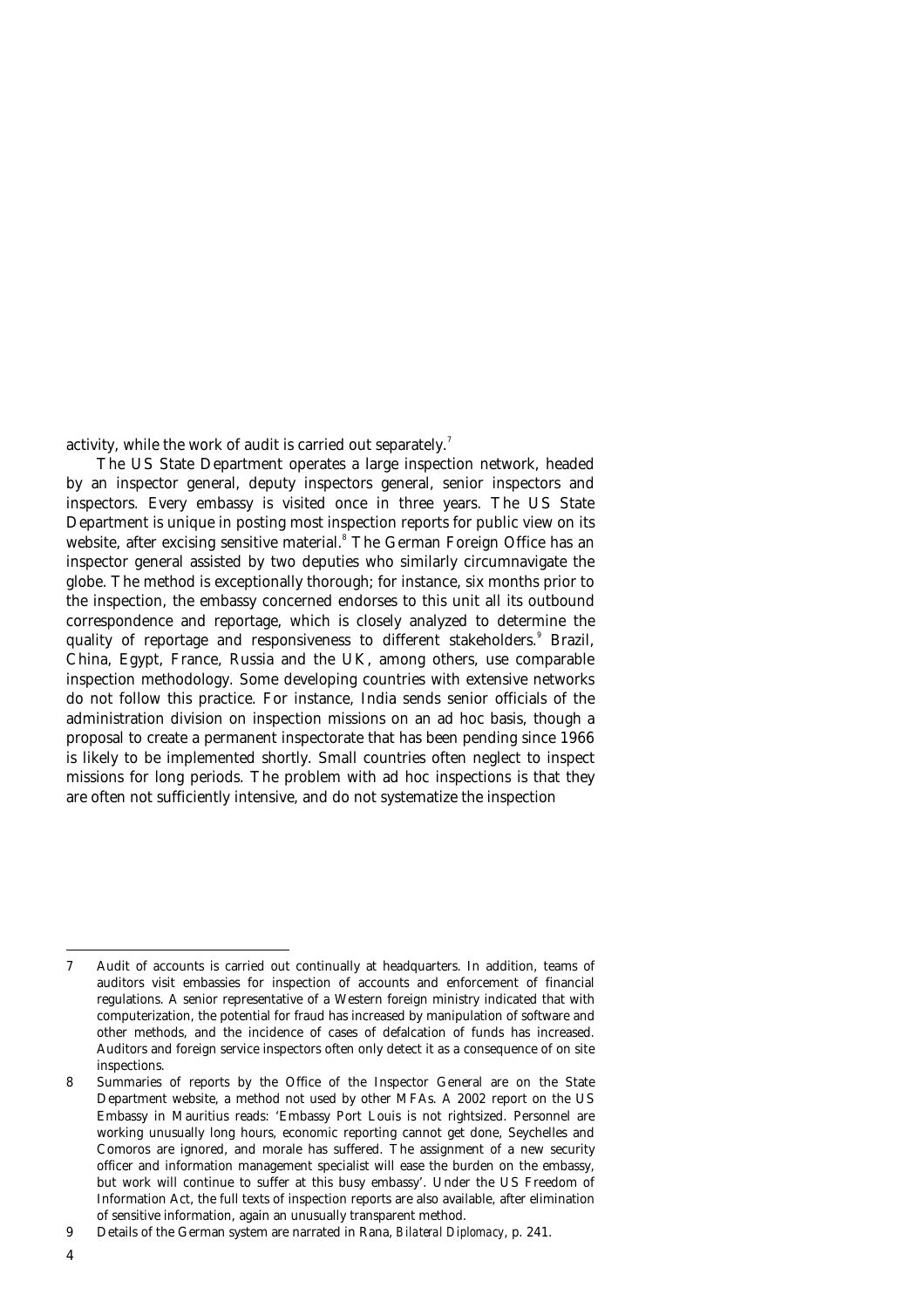techniques, nor permit building up institutional memory.<sup>10</sup> The methodology also differs between countries. Western countries focus especially on the leadership and man-management provided by the ambassador, and show a copy of the report to him or her, so as to include the ambassador's comments in the final document. China, India, and perhaps other Third World countries as well, do not show the report to the ambassador prior to its completion.

 Around the 1970s some MFAs developed the system of an annual plan or activity program for diplomatic missions, which created a framework not just for planning activities, but also for the monitoring of performance. This method evolved to incorporate several basic features, not all of which are to be found in each country. First, the identification of the annual program involves active collaboration between the embassy and the concerned territorial unit of the MFA that acts as the parent unit: approving the plan, monitoring implementation and helping with subsequent evaluation. Second, some countries stitch together the individual plans to develop regional programs that are then monitored in integral fashion by the territorial units of the MFA. Third, resources are tied into the annual plan, so that the embassy can ask for additional manpower or financing as needed. This also tends to decentralize financial spending authority to the embassy, and enhance its 'delegated' financial powers. At one extreme end of flexibility, Canada, Singapore, and the UK for example, now permit the embassy to switch funds between different activities as they deem appropriate, provided the performance targets are met.

 Such annual plans, sometimes called mission performance plans, have grown in sophistication and scope.<sup>11</sup> The US uses 'mission program plans' which focus on the resources that are to be applied to the designated tasks. The UK sets out milestones, but largely leaves it to the ambassador to set his own targets, as long as these conform to the 'public performance targets' that

 $\overline{a}$ 10 During the time the author served abroad, his embassies were inspected in 1978 in Algeria, in 1990 in Mauritius and in 1993 in Germany. On the first occasion the inspectors were concerned exclusively with fixing allowances and checking our housekeeping procedures and logbooks; the team leader expressed pleasant surprise at being given political briefing material. By 1990 the focus had shifted to evaluation of the mission's performance, though not in as systematic manner as one may have wished.

<sup>11</sup> A summary of performance management as it affects the ambassador and his mission is given in Rana, **The 21<sup>st</sup> Century Ambassador**, pp. 129-32.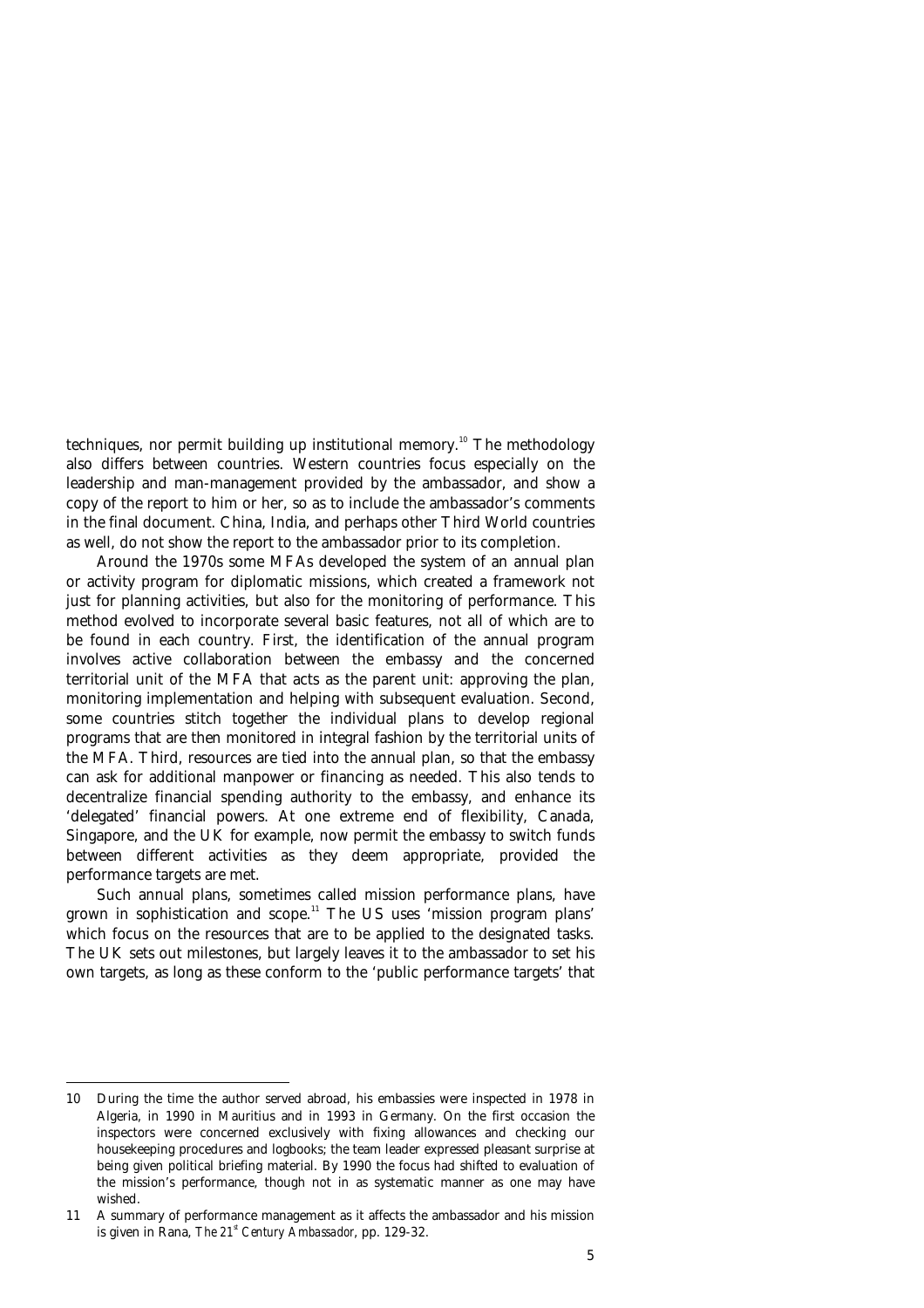each department is expected to meet.<sup>12</sup> Israel also uses annual plans with targets set out; the budget is built into that plan, in a system that is relatively simple and easy to apply. In Canada the plans take the shape of a contract that binds the head of mission to achieve the designated targets, but it no longer gives incentives for target attainment because this approach proved contentious. Germany too gave up a method introduced in the 1990s for incentive payments to embassy officials. In both cases many found it invidious to pay some officials in an embassy and not others; ambassadors were not covered. Singapore, in contrast, provides generous incentives to ambassadors and senior officials who attain set performance targets, which may equal three months salary for top achievers.<sup>13</sup> A few African countries have also experimented with incentive-based performance contracts for senior personnel, but have found that in practice these become a source of additional income for them, widening the income gap with the junior personnel in the system, without producing any performance improvement.<sup>14</sup>

 New Zealand system uses an annual 'unit opportunities plan' for its 40 odd embassies and permanent missions (and for units within the Department of Foreign Affairs and Trade). It sets out the strategy and the action steps in respect of up to six identified priority areas, also referring to the risks and opportunities. Six-monthly reports are sent on the execution of this plan, and a self-evaluation is carried out at the end of the year. All of these are examined by a senior management committee of the Department, headed by its highest permanent official who bears the designation of 'Chief Executive Officer'. Some elements of this system are still under review, especially the way in which it may be used for human resource management, in terms of competency development<sup>15</sup>, and performance delivery<sup>16</sup>.

 Australia calls its annual programming exercise a 'post evaluation report', with four components: first, the facts and figures relating to the relationship, the quality and extent of interaction and the like; second, an assessment of

<sup>12</sup> For a comprehensive narrative of the FCO's performance targets see FCO *– Department Report on the Government Expenditure Plans, 2000-01 to 2001-01, (London,* HM Stationery Office, April 2000).

<sup>13</sup> Since public service salaries in Singapore are linked to rates in the private sector, top civil servants draw very high salaries, reaching the equivalent of US\$300,000 for the highest echelon.

<sup>14</sup> Confidential discussion, 2004.

<sup>15</sup> This includes the competencies needed at each level, the compulsory training provided for development and an annual 'learning plan', as well as a 'capability audit'.

<sup>16</sup> This covers an agreement that would set out the official's tasks, utilized to judge performance, plus the payment of annual incentives.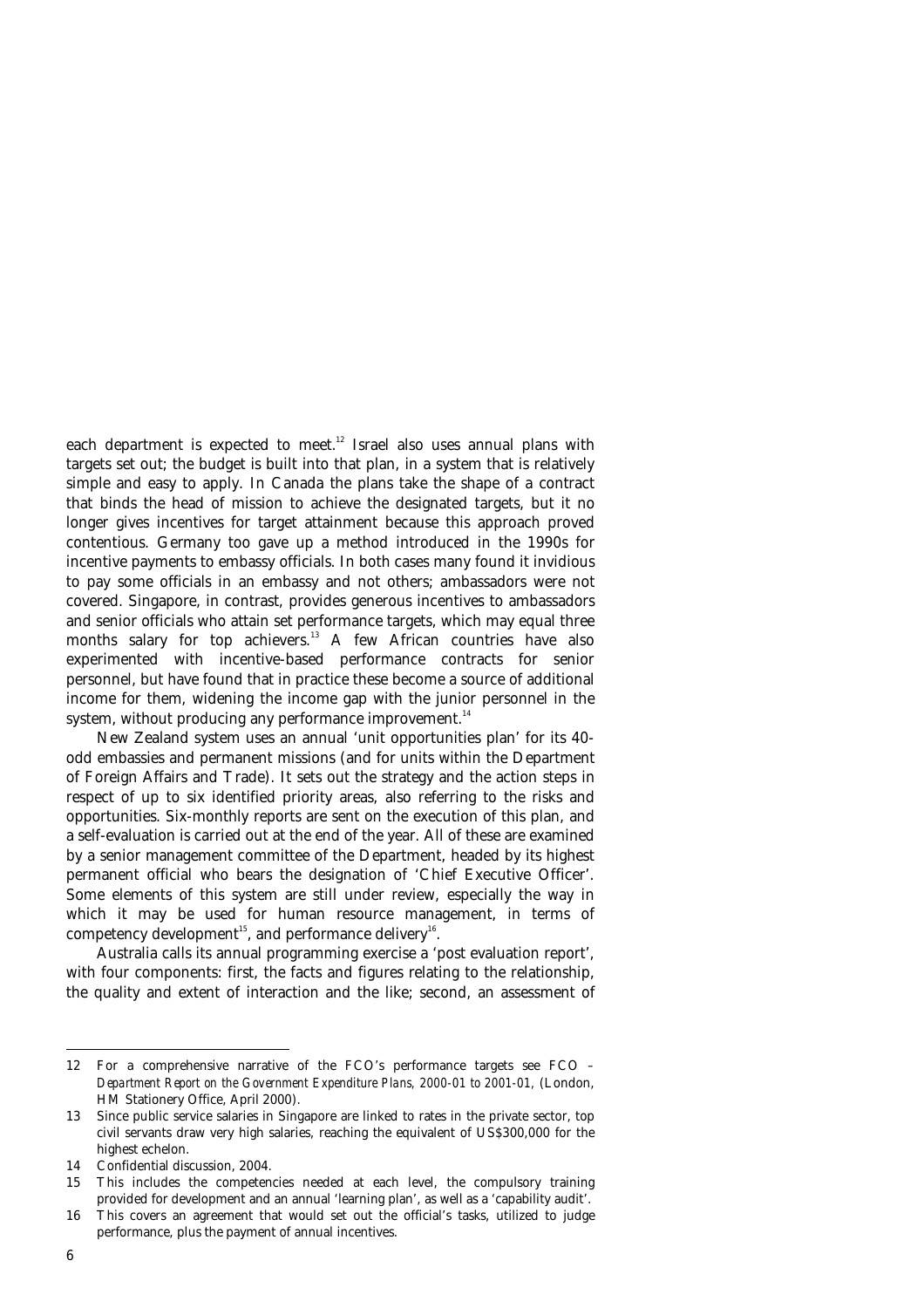current interests and future prospects, the challenges over the short and medium term; third, a statement of objectives and performance indicators for the coming year, based on a generic framework set by the Department (this is the only part of the document that is sent to the parent territorial unit in advance and cleared by them.); fourth, a self-assessment of the achievements of the previous year.

 The German version of PERM for embassies is called the 'controlling' method, and it comes from corporate practices, with emphasis on the costing of different services and activities. It is based on recommendations advanced by the well-known German management consultancy enterprise Roland Berger and Partner, but has been applied after extensive modification and pilot studies.<sup>17</sup>

 Many developing countries have adopted the system of annual plans for embassies aboard, but sometimes the implementation takes a pro forma character, with plans prepared, not always with the personal commitment of the ambassador, and then forgotten.<sup>18</sup> Seldom is there any effort to link resources to these plans or to use them for real monitoring of performance.

 A unique method developed by France, representing a variation of the ones described above, is the 'ambassador's instructions'. One would imagine that in a multi-national enterprise, someone going out on assignment as a new chief executive of a country subsidiary, would routinely give written directives to this individual on the tasks that he or she is expected to perform. Yet it is only the French who have developed such a system of elaborate, customized written directives.<sup>19</sup> Every French envoy going on a new assignment receives from the Secretary General of the Quai d'Orsay a document setting out the tasks expected to be accomplished at that particular post. It is the endproduct of a process of collective reflection and analysis, to which contributions from other ministries and departments having significant

<sup>17</sup> Foreign ministries have tended to be cautious in using the services of management consultants, and there are relatively few documented instances of their use, especially in countries of the global South.

<sup>18</sup> The author's experiments with annual plans in the late 1970s, conducted in ignorance of the system used elsewhere, are narrated in *Inside Diplomacy*, (Manas, New Delhi, 2000), pp. 81-2.

<sup>19</sup> At Mauritius in 1989 and in Germany in 1992, oblivious of the French system, the author used the initial weeks of the assignment to prepare a 3-page set of mission objectives, setting out specific goals, in terms of outcomes expected and quantified economic targets. On both occasions the paper evoked little interest from the Ministry of External Affairs, but it served as a valuable prioritization of activities and a personal checklist.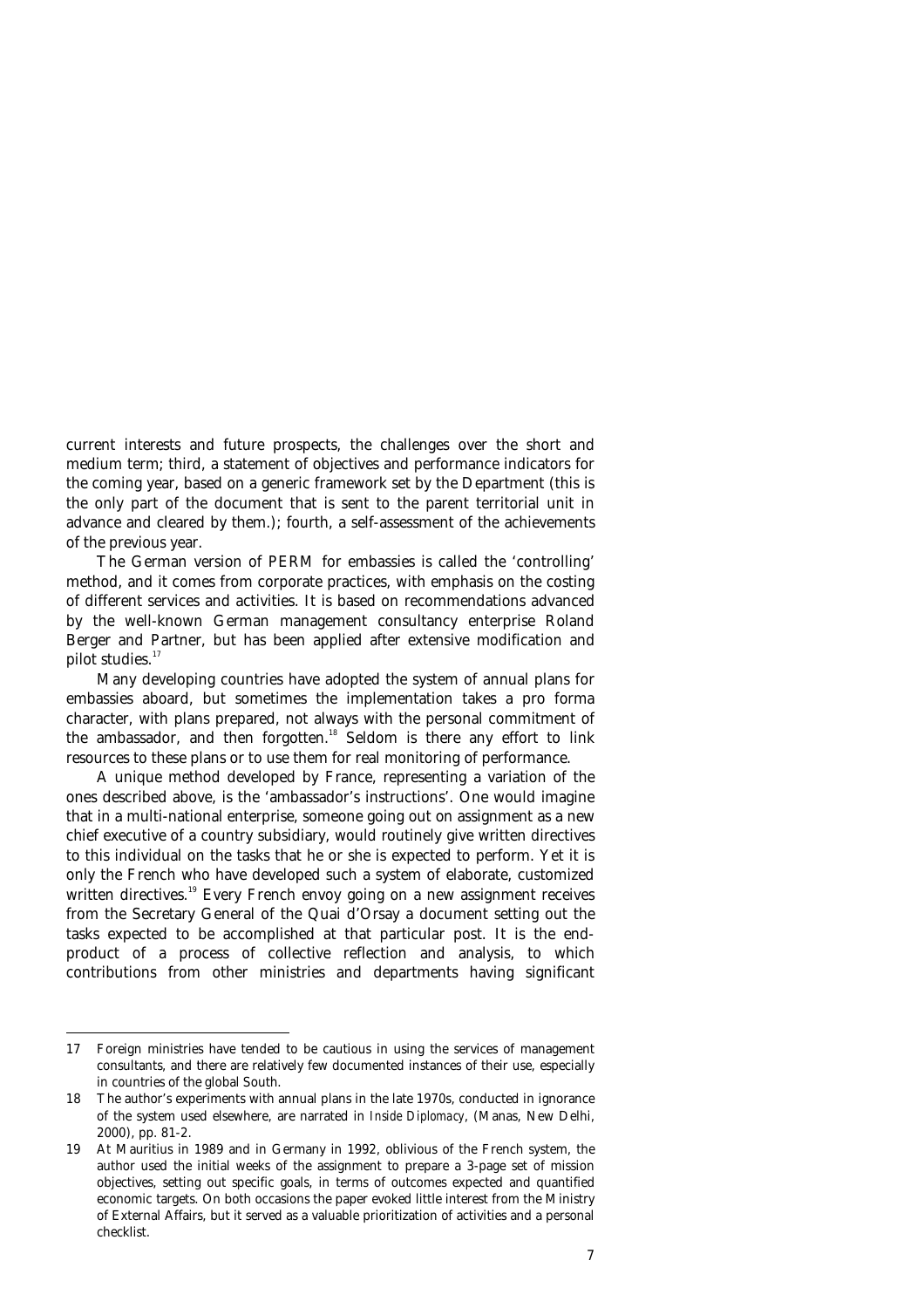interests in that country are made. Thereafter, within six months of taking up the post, the ambassador presents to the Secretary General his 'plan of action' for executing the instructions, plus a request for additional resources, as needed. Subsequently, during the course of the envoy's term, the implementation is tracked through annual programs, work-plans for individuals and timelines, but it is the original instructions and the envoy's plan that provide the framework. The method is Cartesian and has the merit of tying resources to objectives. Recently, Germany and Italy have borrowed the same method, but with different results.<sup>20</sup> The Germans, with a relatively rigid system, limit the range of instructions to the work area of the Foreign Office, thereby losing one of the powerful integrating qualities of the French system that covers the entire government. But on the positive side, they tend to use the process as a discussion forum from which emerge the overall directives for the ambassador.<sup>21</sup> The Italians find that the method works less well in their embassies. $22$  This indicates that just applying a borrowed device is not sufficient if one cannot replicate its manner of utilization, and its enabling environment.

 Japan has used a partly similar method since the end of World War II, in that outbound ambassadors receive a formal document of five or six pages at a meeting chaired by the vice-minister of the Foreign Ministry, setting out their instructions.23 The past custom was for this to be read out in the presence of the directors general and other senior officials of that Ministry (but representatives of other ministries do not attend); now the time is used instead for a discussion on the ambassador's objectives. But Japan has not had a system for the ambassador to come back with an action plan of his own. Now, as part of the thorough Gaimusho reforms underway since the financial scandals that surfaced in January 2001, an annual planning method is being applied, but it is too early to say how well it may succeed.

 Information on PERM as used in multilateral missions is scarce. In some respects work in a permanent mission to the UN or any other international agency involves a greater range of uncertainties, as characteristic of multilateral diplomacy. On the other hand, the role of initiative in the

<sup>20</sup> Within the EU, the heads of the central administration of foreign ministries exchange views regularly through meetings held at Brussels, as part of their integration of foreign policy under the CFSP process. There is no comparable mutual learning device in relation to diplomatic process issues in other parts of the world.

<sup>21</sup> Confidential discussion, 2001-3

<sup>22</sup> Confidential discussion, 2004.

<sup>23</sup> Confidential discussion, 2004.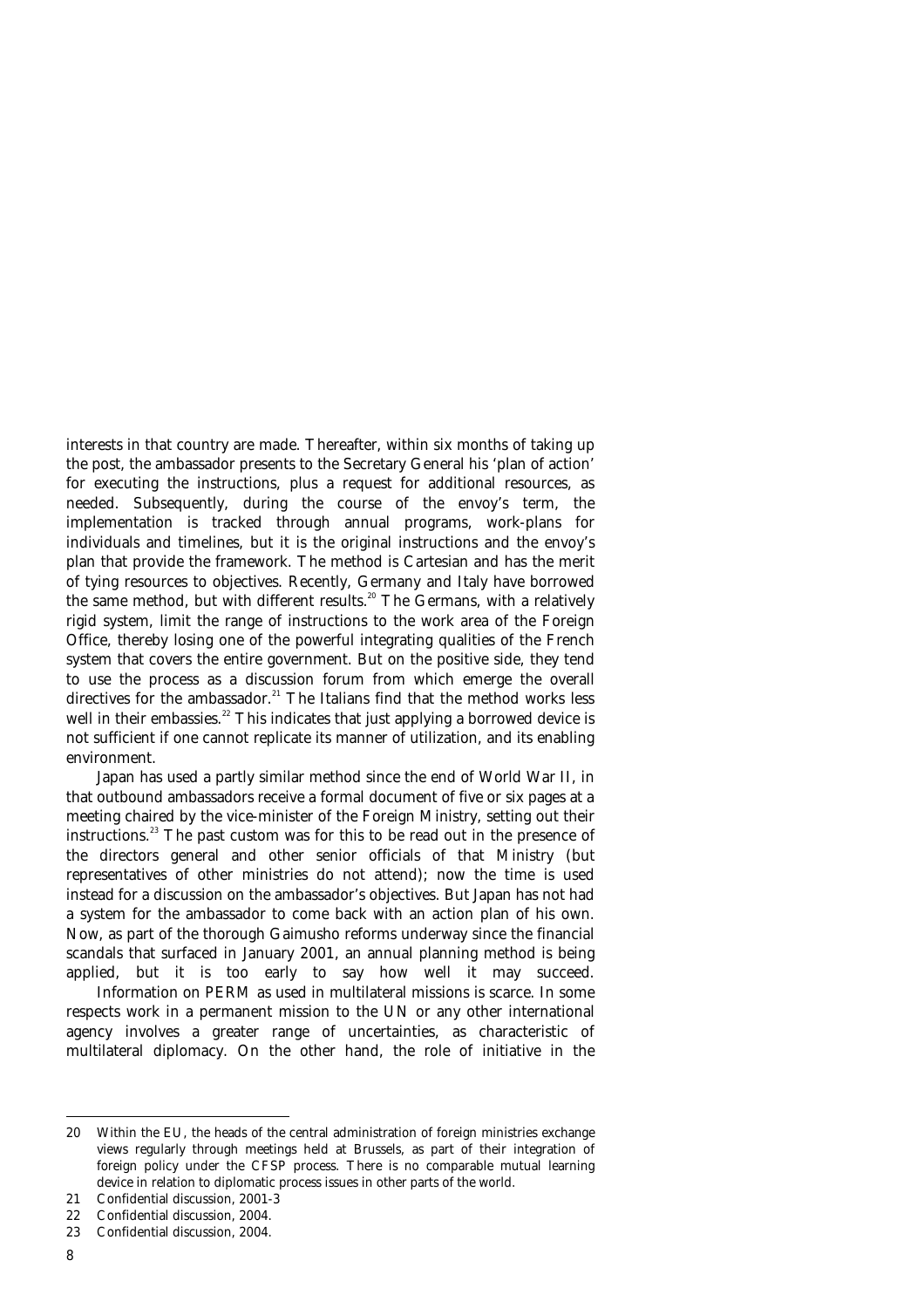advancement of national interests is at least as great as in the important bilateral embassies.

 A key aspect of annual plans is the reportage on implementation. The end of year exercise of evaluation generally follows a self-evaluation format, which is then examined at the MFA, usually by a team headed by the permanent head of the ministry or his deputy. No less important is the reporting on the implementation process during the year. Some countries, such as Germany and New Zealand, opt for 6-monthly reports. Singapore uses a simple three-part monthly format under which embassies report on: the major activities of the month (political, economic, public outreach, or even administrative tasks handled like weeding out of old papers or reorganization of the consular section); a listing of the substantive reports and dispatches by each official; and a list (with names and other particulars) of new contacts established. In all such methods, the goal is to keep the implementation of the annual targets under review, and to assist or prod as needed. In practice this can best be handled by the geographic division or department that is the embassy's 'parent' entity, rather than by the administrative department, which is less well-informed about the substantive work of the mission. Nevertheless, the latter also needs to provide its input to the territorial agency, into the oversight process. Without effective oversight, the annual plan becomes a pro forma exercise.

 Whatever the level of sophistication, an annual plan that is taken seriously, and invested with collective effort by the mission team, works as a compass for the mission's orientation and prioritization, and also as a barometer for self-examination.<sup>24</sup> If quantified targets are used, these should be tempered with the understanding that the mission is not the only player in the game, and often not even the primary one, for instance, to deliver on export or investment mobilization goals. For those who are inside the system, it is not difficult to judge the role played by the mission and its contribution. Peer evaluation does indeed work.

### *PERM and human resource management*

 $\overline{a}$ 

Measurement of performance is logically the prerequisite of a good human resource (HR) management system, to ensure 'horses for courses', as well as for optimal capacity building, efficacious incentives, and a sound promotions

<sup>24</sup> This was the author's experience at six assignments heading a mission or post.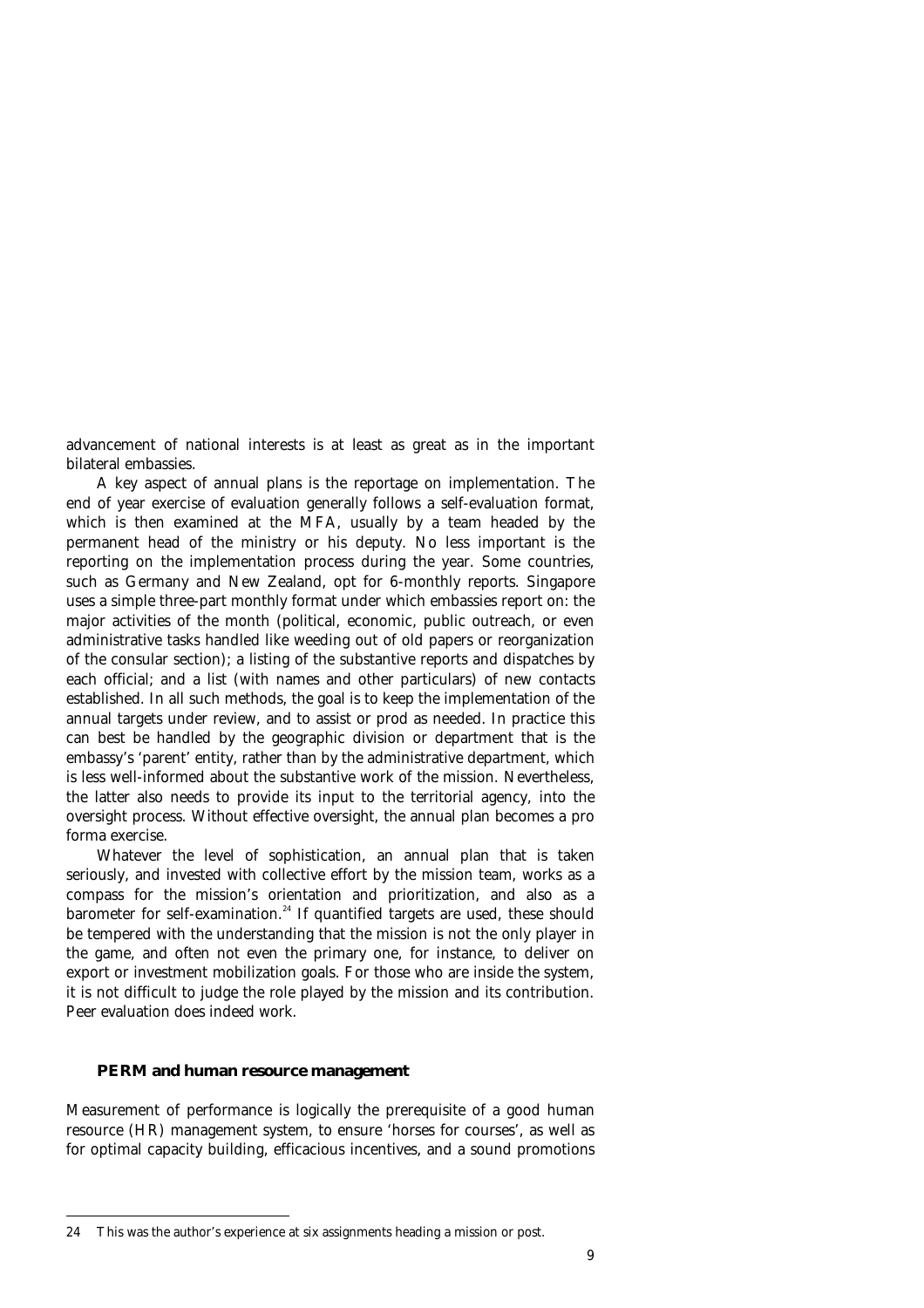policy. This also happens to be the segment where corporate techniques are directly relevant to public sector management.

 Assessment reports on officials, usually in the shape of annual reports (called 'annual confidential reports' in some systems) are the staple basis for personnel evaluations, rewards and punishments, as well as for promotions. In the good systems, PERM is tied closely to contemporary HR management, and includes several concrete steps, namely:

- $\bullet$  The annual report is integrated into PERM. The report narrative includes the steps taken by the administering authority to build up the capacity of the official, the performance goals set, and a self-evaluation by the official. The administering authority's assessment is invariably shown to the official, and is often finalized after a personal discussion.
- $\bullet$  Annual appraisal that takes the form of an interview with the reporting official is now standard practice in many diplomatic services, but not all. It adds to transparency and reduces friction, besides genuinely improving HR management.
- - Promotion is not automatic, and takes place through a structured process. Generally the official applies for a promotion, and undergoes detailed evaluation, that may, as in the case of Brazil, also include a formal written examination. Sophisticated screening procedures, borrowed from corporate HR and adapted to the needs of public services are now standard in many countries — but alas, not in all. In countries where the diplomatic service is truly a pyramid, with a large base of entry level and junior officials and a narrow apex with a limited number of senior appointments, the selectivity is naturally greater than in services where promotions follow an escalator principle.
- - One variation on standard reporting formats is to take into account assessments by peer groups, and in addition, have junior personnel report on their seniors, as a kind of feedback that supplements the normal evaluation of the senior personnel. Both these methods are customary in China, with its long tradition of self-examination and self-criticism. As part of the post-2001 reforms, Japan has also introduced the system of junior staff reporting formally on their seniors.
- $\bullet$  An adjunct to good HR practices is an effective grievance redressal system. The German Foreign Office has a person at the rank of a senior counselor, who functions autonomously. He is mandated to receive grievances from all personnel, from the state secretary to the most junior, and holds quarterly meetings with the Foreign Minister to report on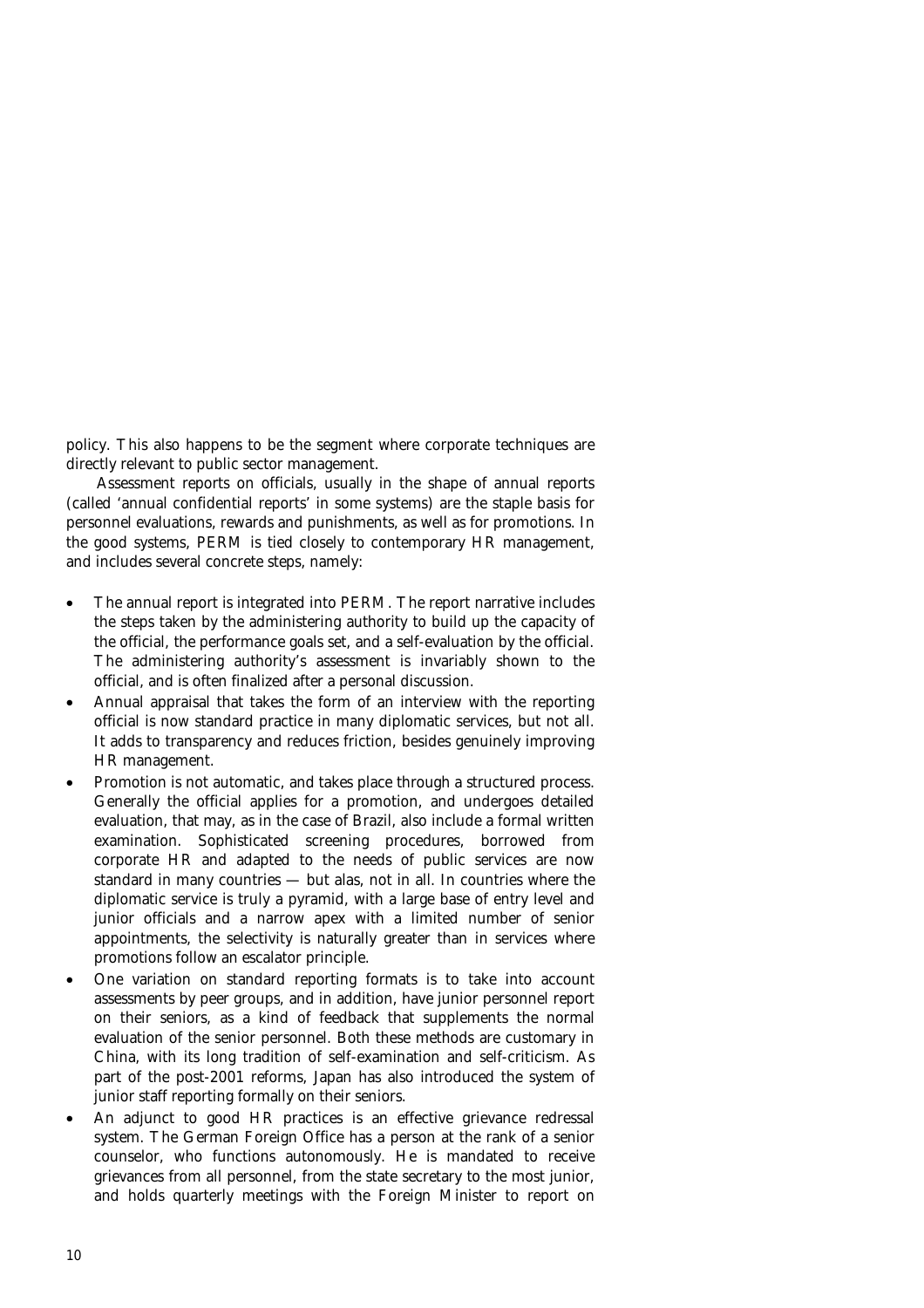significant cases, besides regular liaison with the central administrative department.<sup>25</sup>

Singapore uses a unique method of Foreign Ministry personnel evaluation. Applying a system called 'current evaluated potential' (CEP) it tries to chart the anticipated future growth potential of officials who have served between 10 and 20 years, and places them notionally at the level they may attain after 25 years of service, on the basis of the posts currently available. For instance two or three may be identified as capable of reaching the rank of deputy secretary (the second highest rank in ministries, after the permanent secretary). These CEP rankings are conducted each year, and are not disclosed to the individual concerned; but they form the basis of career planning. This comes across as a tough system, designed for efficiency, rather characteristic of the island-state's meritocratic image.

 Promotion in modern foreign ministries to a grade that crosses a major threshold involves special procedures such as written exams and interviews, and careful appraisal of the individual's record. In the US State Department an individual has to apply to open a 'promotion window', which has to be entered within six years; failing to do so, the individual has to quit. Australia, China and New Zealand, among others, require the individual to apply for a promotion, against vacancies that are available. In stark contrast, in India the escalator principle still holds in the Ministry of External Affairs; a 'batch' or cohort moves in unison, and only those who fall off, judged to be unsuitable for promotion, are left out.<sup>26</sup>

 Any system of HR evaluation and promotion in a foreign ministry deals with elites who need to be handled with fairness and objectivity. Human resources are the primary asset, and safeguarding morale, and encouraging excellence should be major goals. One strength of PERM-based systems is

<sup>25</sup> A senior German official disclosed that unlike other ministries where promotions were frequently held up because of appeals filed with the administrative services tribunal by disgruntled officials, the Foreign Office had very few such cases; confidential discussion, 2004.

<sup>26</sup> In practice, around 15 to 20% in a 'batch' miss initial promotions to the key level of head of division or 'joint secretary' (or a junior ambassador abroad). When someone overlooked in one year is promoted later on, as happens frequently, that individual regains his or her original seniority. Similar systems also exist in a few other developing countries. And yet the same Indian system is flexible and innovative in application, in that assignments abroad are mainly given on the basis of ability. A relatively junior ambassador may be sent to an important neighboring country, while a very senior one languishes in an assignment where there is limited substantive work.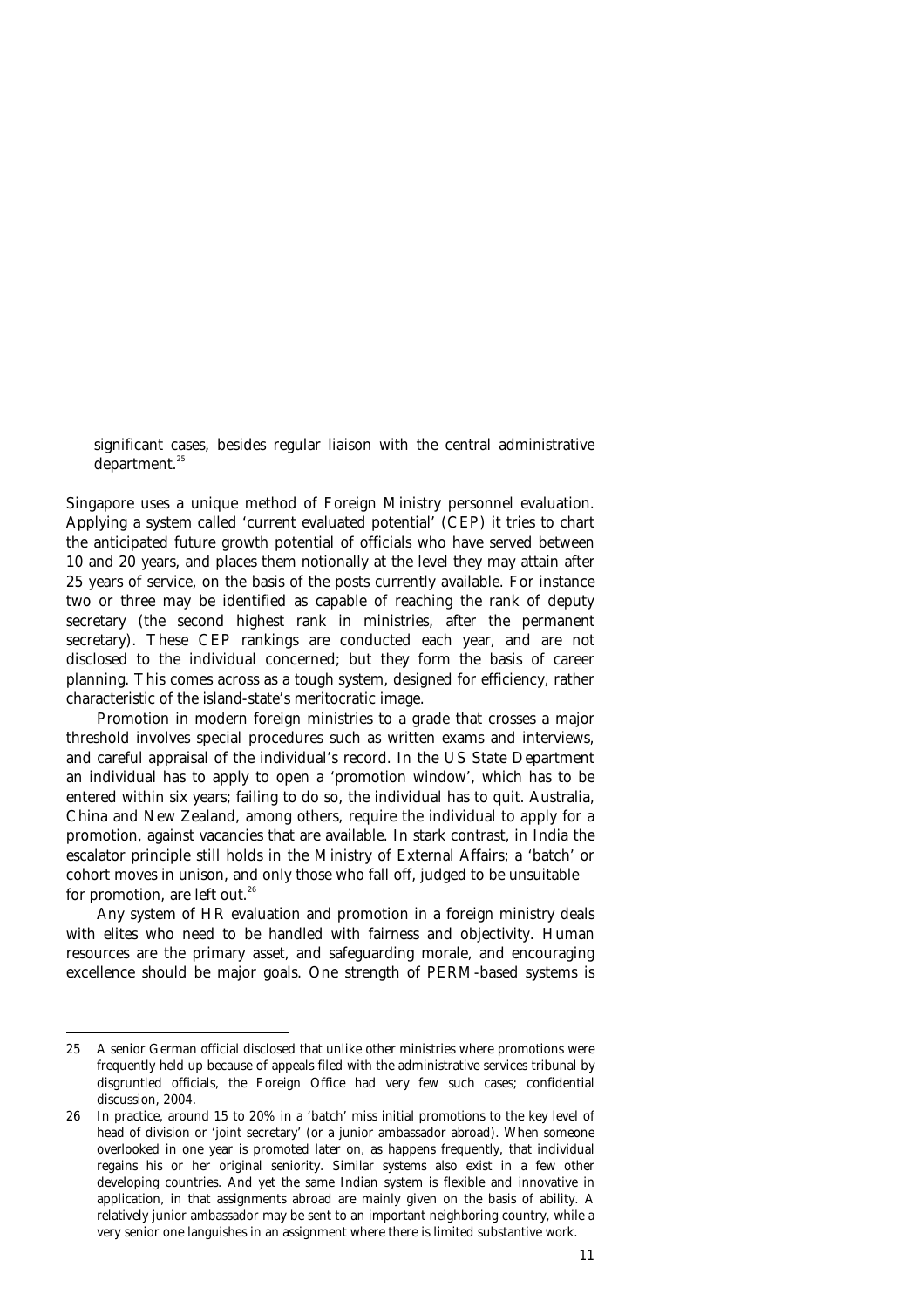that it makes it easier to operate 'fast tracks' or other forms of selectivity among foreign ministry officials, who are appointed through rigorous selection processes and see themselves as among the best public officials. All the available evidence from the countries that apply such PERM-oriented HR methods bears this out.

#### *PERM for the foreign ministry*

Since the 1990s several Western countries publish documents that set out the foreign ministry's statement of 'objectives', as an explicit and comprehensive foreign policy master matrix that is presented to the public. The more open annual reports carry detailed narration, in which secondary 'targets' are set out under each objective, and at a third reporting level, a set of 'outcomes' is also provided as an objective measure of the manner in which the designated targets and objectives have been fulfilled. The transparency and the content of such reports is closely aligned to the degree to which the country concerned implements public diplomacy in order to inform, and mobilize support from, its domestic constituencies. These include the elites of the foreign affairs community – including think tanks and academia – and the citizens at large.

 The UK's Foreign and Commonwealth Office has been one of the pioneers of such a system. Its' 2002-04 biennial 'expenditure plan' (the latest in a series that dates to the mid-1990s) stipulates nine precise 'objectives'.<sup>27</sup> Under each of these objectives, one or more 'public service agreement' performance targets are set out. At a third level, several 'performance indicators' are specified for the implementation of that target. The document also provides a fourth column that gives the 'outturn at the end of 2001' for purposes of comparison of data from the previous year, sketching a continuous narrative of policy implementation.

 Australia also presents its foreign policy objectives and performance at three levels, but with its own nomenclature: outcomes, outputs, and reports against 'effectiveness indicators' and 'quality and quantity indicators'. The three outcomes set out in the Department of Foreign Affairs and Trade

<sup>27</sup> *FCO: The Government's Expenditure Plans: 2002-2003 to 2003-2004* (London, HMSO, June 2002).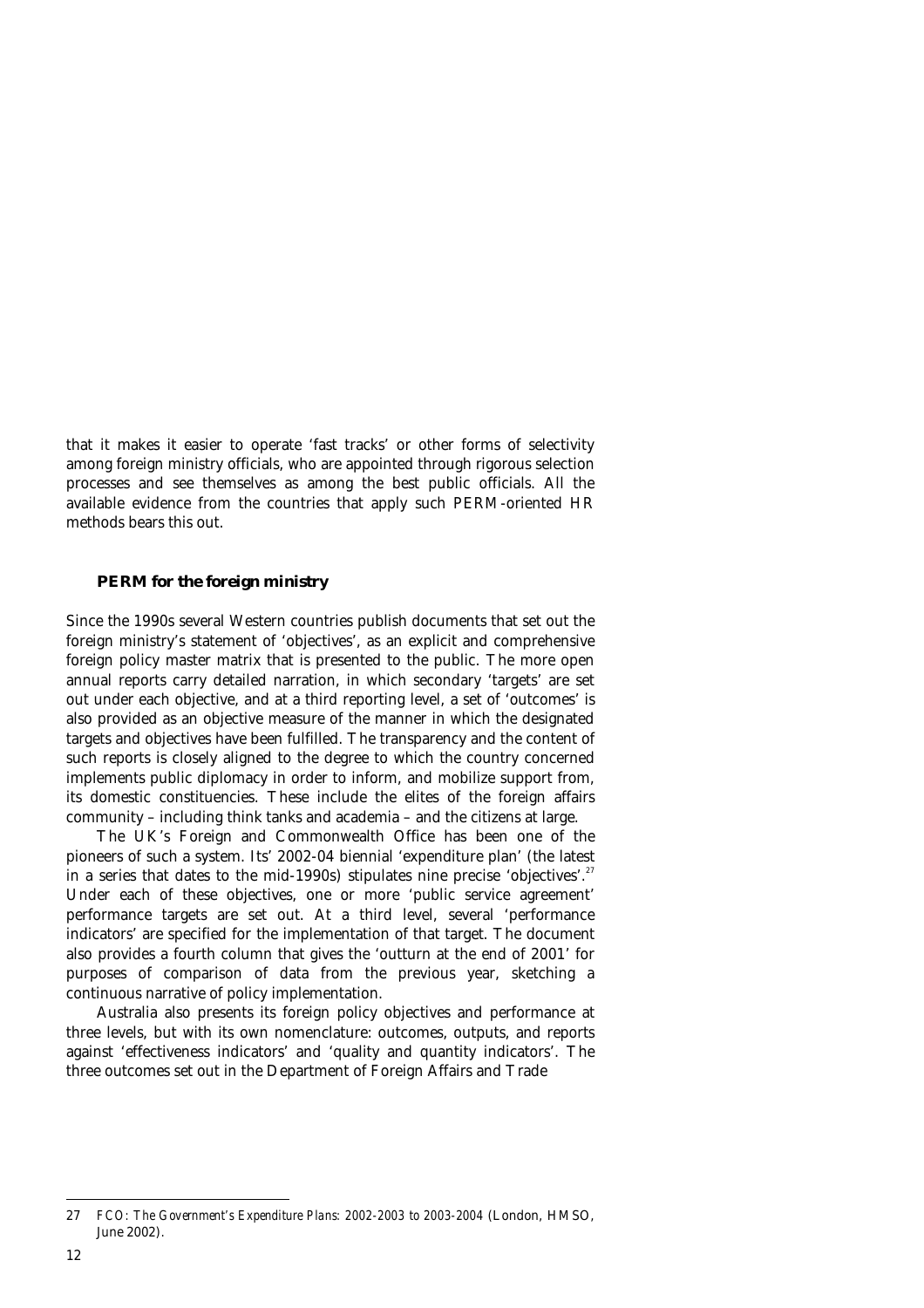Report for 2000-01 are:

'Outcome 1: Australia's national interests protected and advanced through contributions to international security, national economic and trade performance and global cooperation.'

'Outcome 2: Australians informed about and provided with access to consular and passport services in Australia and overseas.'

'Outcome 3: Public understanding in Australia and overseas of Australia's foreign and trade policy and a positive image of Australia internationally.'

At the next level, five 'outputs' are identified against Outcome 1. The first two are protection and advancement of Australia's international interests through the diplomatic network and Canberra-based activity, and 'provision of policy advice and analysis to Portfolio Ministers'.

 At the third level, a narrative presents the actual performance in different regions around the world in the shape of 'effectiveness indicators' and 'quality and quantity information'. One notes a conservative approach, setting out rather few details, especially under the rubric of 'quality and quantity'. Thus notwithstanding the open reportage format, a relatively minimum amount of hard diplomatic data is provided (except of course for trade figures and the like).

 New Zealand follows a similar system, with a novel feature. Each year a 'statement of intent on the budget' is presented by the Department to parliament that contains detailed descriptions of the same three-level examination of the key goals: 'outcomes', 'areas of focus', and 'achievements'.

 The US State Department's system of reportage, through the annual 'Fiscal Year Performance and Accountability Report', is thorough and exceptionally lucid, in that charts and symbols make it fairly easy to navigate through the complex message that it conveys.<sup>28</sup> As befits the global superpower, the listing of goals is comprehensive, commencing with a narration of the 'mission and values'. The Secretary of State declares: 'In conducting our vital foreign policy mission, we have been effective and accountable stewards of the taxpayers' money.' This is followed by a declaration of 'national interests and strategic goals'. Next comes a summary of the 'most important results and outcomes', juxtaposed in two columns, 'positive results' and 'continuing challenges'. The issues covered range from terrorism and humanitarian assistance, through to building mutual understanding and all the rest. Actual performance is then rated through five

 $\overline{a}$ 28 See: *www.state.gov/m/rm/rls/perfrpt/2002*/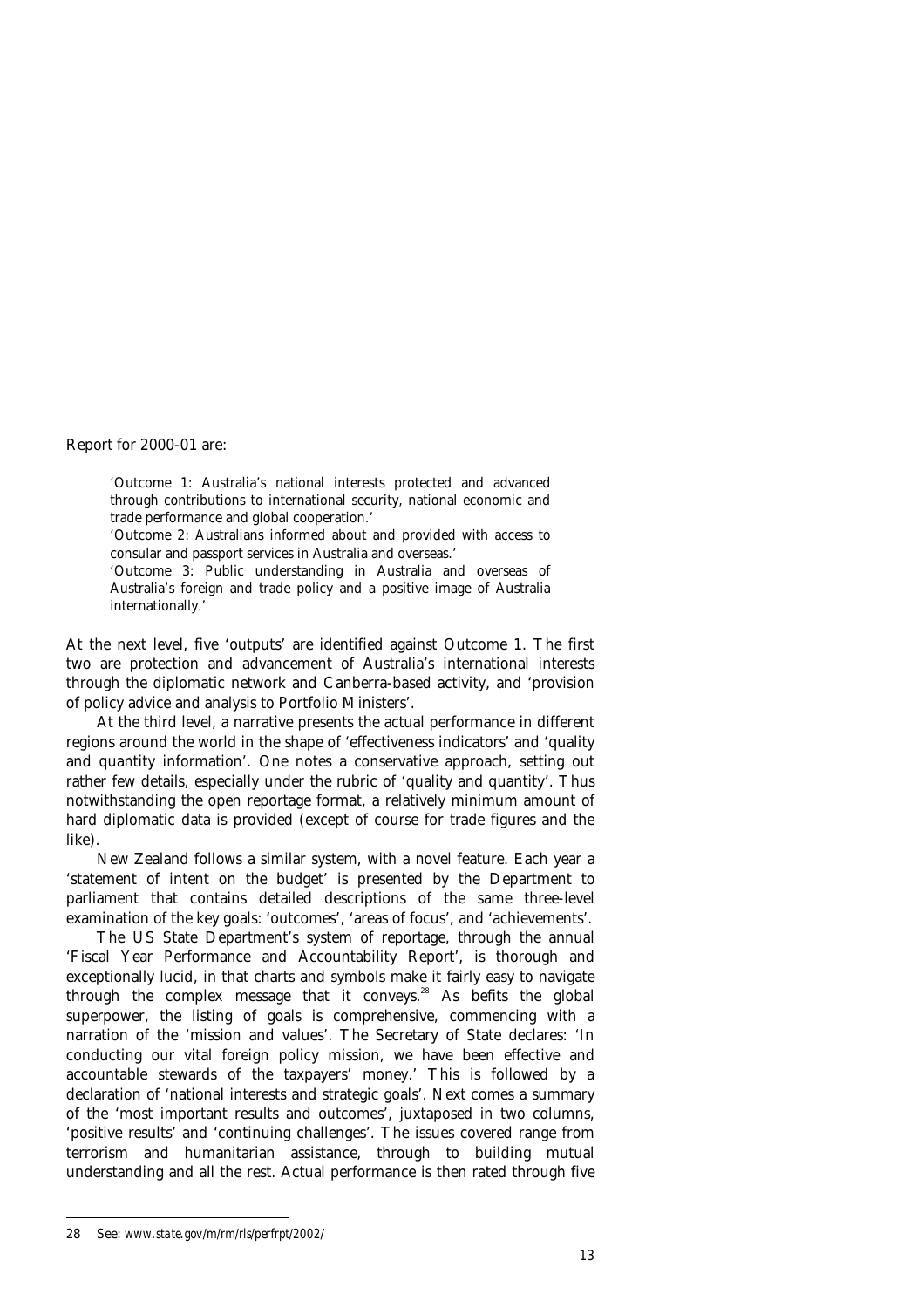performance levels, ranging from 'below target' to 'above target'. Against each of the 20 strategic goals set out in this document, graphics show the actual performance, very effectively summarized in just four pages. This is followed by a narrative of overwhelming detail, where the strategic goals are further dissected into 'annual performance targets'. Key results (e.g. Chinese cooperation in engaging North Korea, or status of market opening negotiations at the WTO) are shown through a succinct presentation of the target (plus a revised target in some cases), the result and the rating.

 France changed its organic law concerning public finance some years ago, and with effect from 2006, all ministries will be required to provide quantified results that flow from public expenditure; the Quai d'Orsay is not exempt. This has forced re-examination of the entire management and reporting system, and its full impact is still to emerge. In 2005, a trial set of reports will be prepared in order to fine-tune the way the French diplomatic machine reports to the National Assembly.

 As yet, Germany does not publish a comparable statement that sets out policy goals and measurable achievements against these goals. Many developing countries provide annual reports to their parliaments that follow a traditional narrative format, and in a general way provide information that is similar in content to the PERM-oriented reports outlined above. However they lack precision and provide less of the kind of data that those outside the systems might be able to analyze or compare. China produces an annual report on the work of the Foreign Ministry, which gives information on external relations in a narrative form.<sup>29</sup> The foreign ministries in a few countries (Singapore among others) do not provide annual reports.

 Research on foreign ministries has perhaps not as yet focused on the PERM-based reports of the kind described above. The material available is relatively rich in content and should produce interesting analysis. It also offers potential for comparative studies, an area that also deserves greater attention than it has received so far.

 What about measurement of the performance of the sub-units of the MFA headquarters at home? This takes place under the national system in each country as they apply to all government ministries, but in practice the norms devised for typical home-based agencies may not fully relate to the environment of a foreign ministry. It is only in well-managed systems that this work receives the attention it deserves from the operational executive of the MFA. This is one of the differentiators of an effective diplomacy network.

<sup>29</sup> This Chinese annual document is called a 'white report' and for the past two years has been available in English.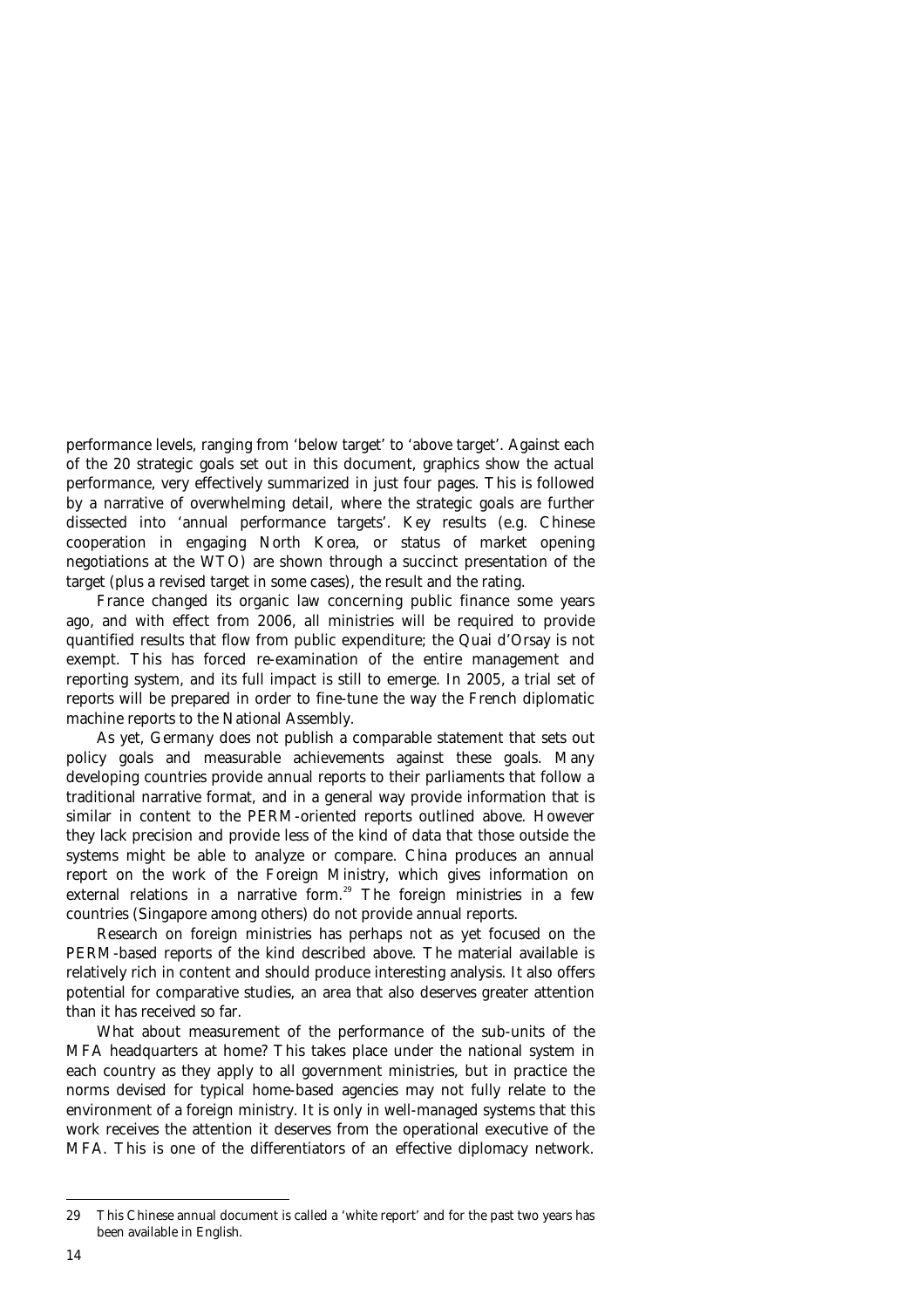New Zealand, for instance, applies its PERM system to the units of the Department of Foreign Affairs and Trade. Since 2002, Thailand has established 'public sector divisions' in each ministry, concentrating exclusively on implementing new management methods. It has also created a new Public Sector Commission as a counterpart to the Civil Service Commission, to oversee reforms. Each ministry has a 'chief change officer' who is required to implement the new methods.

#### *Measurement and Criteria*

Comparative studies of MFAs would become easy if there was a simple way of measuring efficiency, but of course that is quite impossible. One acute difficulty with diplomatic performance management is that – aside from consular affairs, some segments of commercial work and responses to public inquiries – it is impossible to quantify much of the work. While trade volumes and investment flows are measurable, how can these be attributed to the effort of a particular embassy or commercial team? Notwithstanding this limitation, it is relevant to consider such economic data in assessing the work of a bilateral embassy, and then relate that to the observed activities of the embassy. Taken together with other data on embassy activities, it provides a fairly comprehensive picture.

 The other way is to look to outcomes (or achievements) rather than quantified output. This is the path that the UK, Australia and others have adopted. These outcomes are assessed in their context and value, in a descriptive or narrative form, without the artifice of rigid data comparison. That is adequate if the national system accepts diffused answers. But, for instance, the French Fiscal Law that goes into effect in 2006 may demand greater precision in Quai d'Orsay reportage on the measurable aspects of diplomatic activity, which will perhaps lead to other creative solutions.

 There is another danger with a management orientation towards hard data. This is that it may misdirect diplomatic activity to the measurable forms and de-valorise the more subtle, long-term work of relationship building. MFAs are surely aware of this issue, but we lack information on the internal examinations that may have been carried out in assigning weight to the nonquantifiable activities. This draws occasional comment in the media, but the author is not aware of any MFA study of this problem.

 Windows through which the achievements of MFAs are visible to the outside world are narrow and opaque. We can analyze their pubic and parliamentary statements, the press conferences and interviews with the media and the other published documents, including the treaties and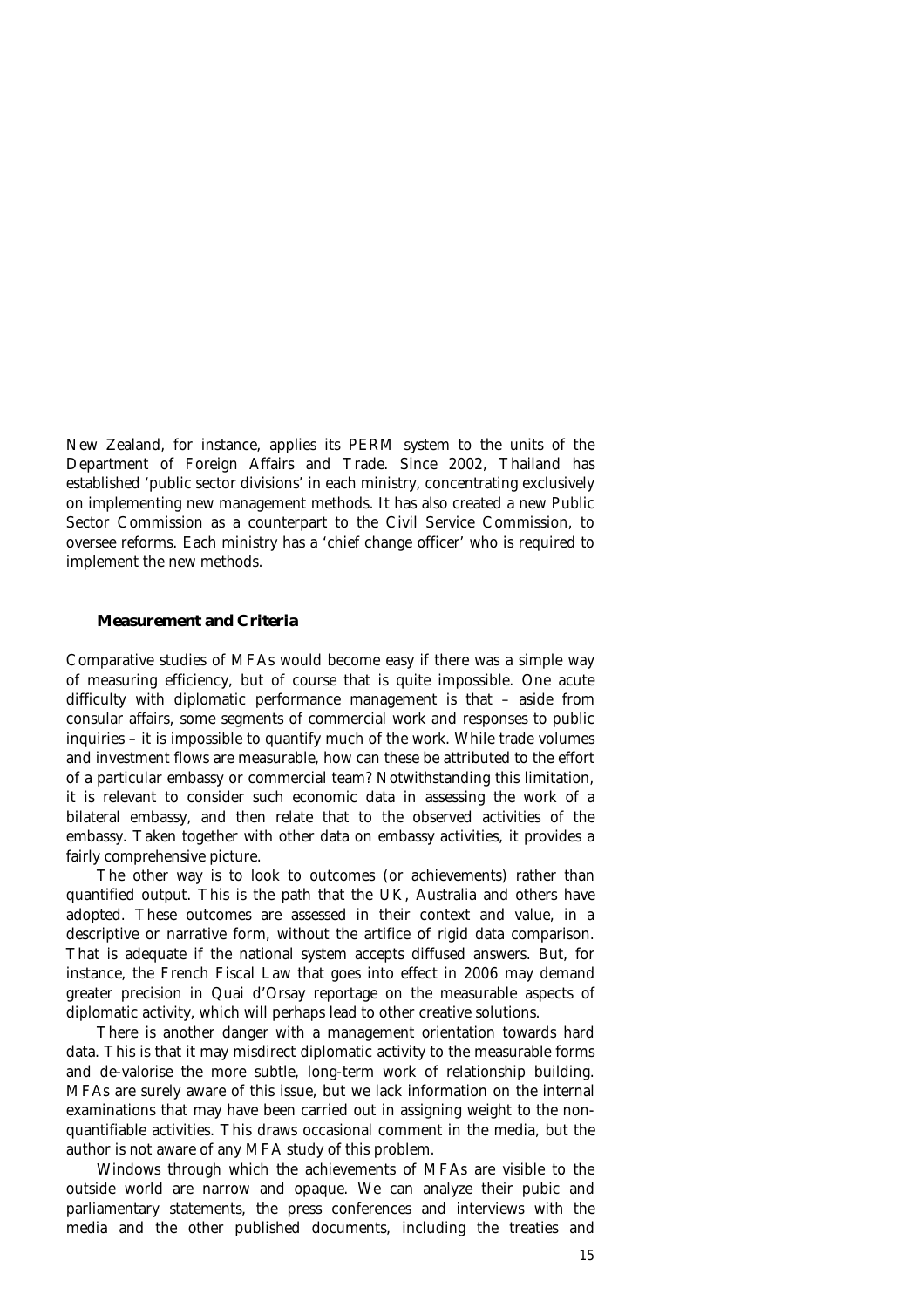agreements, joint statements worked out with foreign governments and the like, as well as reports of parliamentary committees of public policy panels. Many MFAs publish annual reports, but this is not standard practice even in some practicing democracies, as noted above. Most of the key foreign ministry documents are internal, including the vast feedback generated by the network of embassies and permanent missions. These become accessible only when 'freedom of information' procedures begin to operate, typically under the 30-year rule that France, Germany, the UK and other countries apply. But in other countries (China, Russia and parts of the Third World) no firm procedures for even delayed document release exist; others that have a 30 year rule do not implement it.<sup>30</sup>

 A few devices that provide indirect and approximate measurement of the way a foreign ministry performs, for the purpose of comparative analysis, have been identified.<sup>31</sup> These are:

A. Headquarters-Mission Ratio: Comparing the total number of officials at the MFA headquarters, in comparison with the total abroad (in embassies, permanent missions and consulates), gives the relative strength of each, and shows if one is imbalanced against the other, looking to the practices of other countries.<sup>32</sup> For instance, in 1999, France had 2400 personnel at the Quai d'Orsay, and 4850 home-based staff at its posts abroad, giving a ratio of 1 to 2. Countries such as Australia, New Zealand, Singapore and UK have ratios of 1 to 1, or lower.<sup>33</sup> Most of these are 'lean' systems, where budget cuts, and intelligent manpower management have led to cutback in staff abroad,

<sup>30</sup> A number of developing countries are reluctant to release foreign ministry documents, even much after the specified period for general release. India is a case in point, unwilling to release all but a handful of anodyne documents, on grounds of continuing sensitivity of documents, relating to the 1947-50 period, the first years of independence, or later.

<sup>31</sup> A good compilation of these methods is available in a study carried out by the Italian Foreign Ministry, Andrea Cascone, *Comparing Diplomatic Services: Structures, Networks and Resources of the Ministries of Foreign Affairs of EU and G8 Member States* (Malta, Diplo, 2002). The author's books contain some of the same ideas that have emerged in parallel fashion.

<sup>32</sup> The author has used this measurement in *Inside Diplomacy* (Manas, New Delhi, 2000; revised paperback edition, 2003). The same method is used in Cascone, *Comparing Diplomatic Services.* 

<sup>33</sup> In 2001, Australia had 524 home-based staff posted in missions abroad, against 1184 in Canberra, giving a very low ratio of 1 to 0.44 (not counting the 252 staff in the States and Territories handling issue of passports and trade liaison).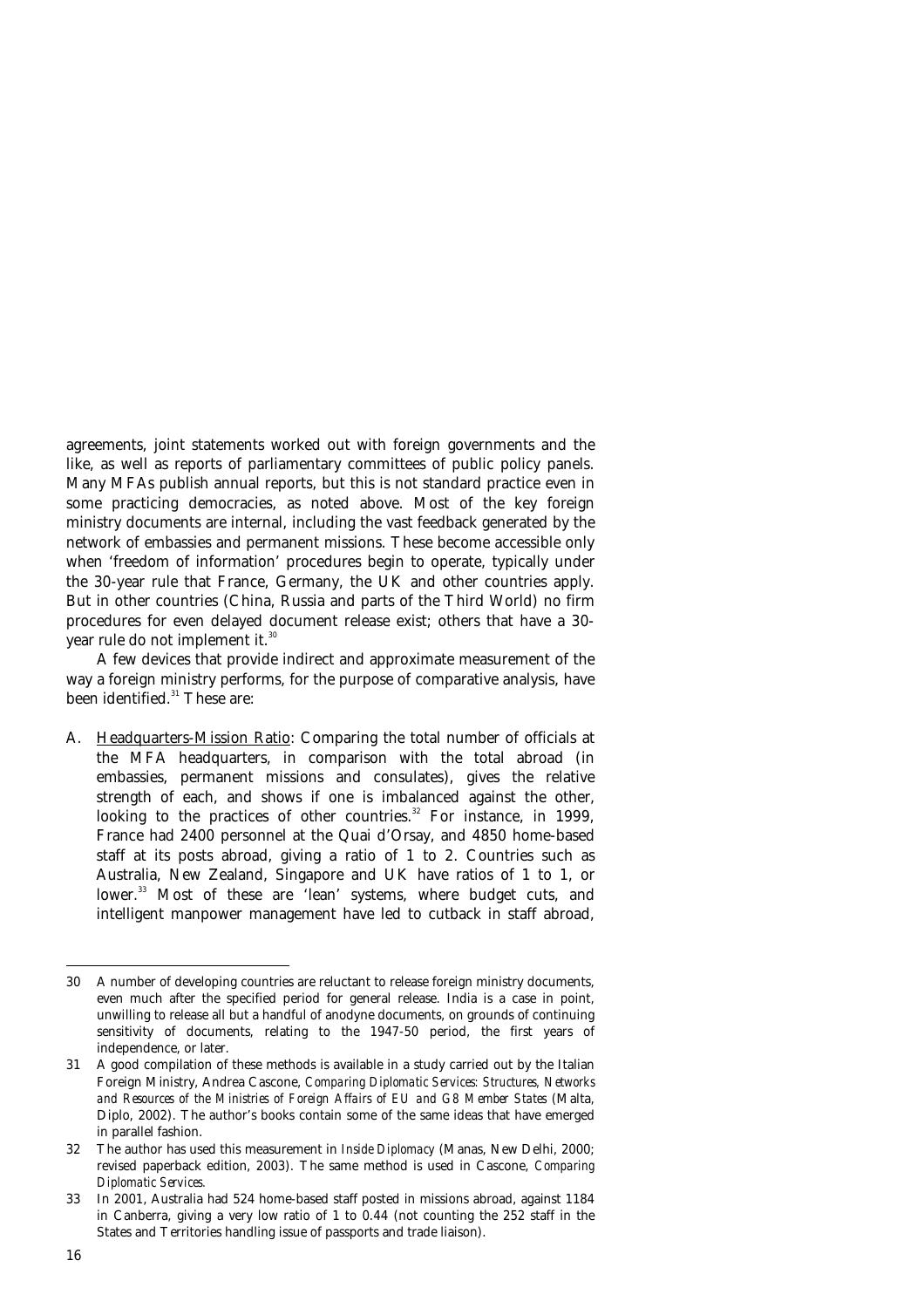plus 'localization' of many jobs handled earlier by home staff. China also has a ratio of about 1 to 0.8, but that is because it has an exceptionally large foreign ministry. Empirical observation suggests that as long as the numbers of personnel abroad are less than double the headquarters figure (i.e. a ratio of 1 to 2 or less), there are sufficient officials at the MFA to supervise the diplomatic system and process the data generated. The existence of a higher number of personnel in the field probably signals an acute insufficiency of home personnel, (e.g. India with a ratio of 1 to  $3^{34}$ ).

- B. Teeth-to-Tail Ratio: This measures the number of personnel at the level of diplomats (all those at and above the levels of desk officers at home and third secretaries in missions), in relation to the support staff. An excess of support personnel also suggests inefficiency. The UK, Australia and New Zealand (as also Cuba and Singapore) run slim missions. The UK has some consulates without a single home official, and several outposts with just one, not counting the local staff.
- C. Average Mission Size: On the assumption that the tasks handled by missions in different systems are broadly similar, a comparison of average size also shows if a country tends to use 'lean staffing' formulas such as the UK, or tends to favour large embassies such as Germany and the US.
- D. Home-Local Ratio: A related measure is the use of locally engaged staff as a proportion of home-based personnel. Australia, Canada, Singapore and the UK excel in extensive use of local personnel, investing in training them to upgrade skills. A global shift in work towards low diplomacy and the relative transparency of most activities (i.e. a reduced need for acute confidentiality) also favours this trend. The UK is the trend leader here as well, with some 30 consulates that are manned entirely by locally engaged personnel. China, which did not use any local staff in its embassies in the West in the past (no doubt for security reasons), now uses them for consular and administrative work. In general, such methods produce huge savings, given the fact that local staff may cost as little as 15 to 20 per cent of home-based personnel.<sup>35</sup>
- E. Embassy Networks: Comparing the number of one's embassies abroad with the number in the home capital gives a sense of the quality of the

<sup>34</sup> Every study of the Indian system over the past 15 years and more has pointed to this chronic shortage of manpower at headquarters as the root of a number of problems.

<sup>35</sup> The author examined this in the Indian Embassy in Germany in 1992-95, and found competent English-speaking German personnel at a saving of 80% of the annualized total cost of home-staff replaced (including their cost of travel, furnished housing, children's education and health allowances and the like).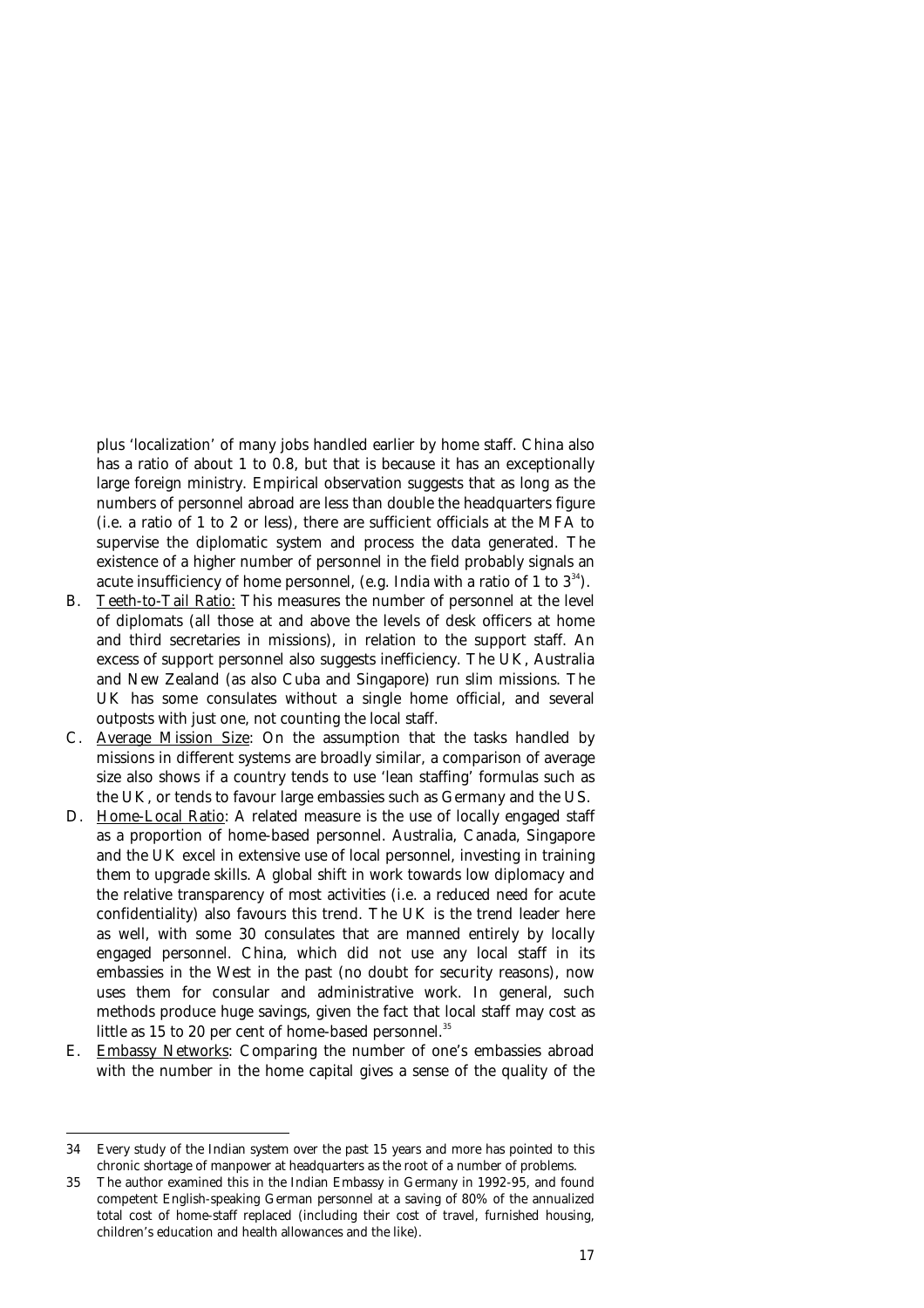external engagement. Some big powers send out a smaller number of embassies to foreign countries than the number they host. The figures are: the US, 173 foreign embassies in Washington DC, 160 bilateral embassies abroad; Germany, 147 to 137; Italy, 127 to 118; Canada, 116 to 93; Belgium, 162 to 86 (surely this imbalance is largely on account of the EU headquarters at Brussels). We might call this a kind of international 'under-representation'. The corollary is that a number of very small states find it necessary to be over-represented abroad because some of the larger powers do not establish resident embassies in these states, even on a reciprocal basis.<sup>36</sup> In contrast, the figures for France (155 to 154), UK (149 to 146), Russia (140 to 140) and Japan (123 to 119) are pretty much in equilibrium. $37$ 

F. Attrition Rate: An analysis of the numbers that leave after the first five or ten years of service points to the HR issues that the service confronts, and the kind of competition that the foreign ministry faces in retaining talent. For instance, in Singapore the rate is over 25% of the annual intake, i.e. the numbers that leave after five to seven years. China confronted a similarly high rate in the late 1990s, but this has subsequently decreased as a consequence of the declining attractiveness of jobs in foreign companies. In general, the best talent tends to leave, especially in countries where the diplomatic service is no longer seen as a vocational commitment. Each voluntary exit represents a loss of valuable investment for the MFA.

Similar comparative analysis can be carried out through examining the changes in the budget and personnel figures in MFAs and their networks. At a time when public service budgets are generally shrinking, such analysis would be a useful tool to gauge the way different countries are engaged internationally. Annual reports and foreign ministry websites usually provide some information that is relevant for this analysis.

 One measurement index that is not available is the range, depth and quality of the MFAs relationship with the other national actors, official and non-official, in its role as the coordinator and network activist within the country's foreign affairs community. We perforce rely on episodic data and subjective impressions gathered through direct observation, including the

<sup>36</sup> Ali Naseer Mohamed, *The Diplomacy of Micro-states*, Discussion Papers in Diplomacy No. 78 (Netherlands Institute of International Relations 'Clingendael', January 2002).

<sup>37</sup> The figures are calculated from the Europa Yearbook, 1999; Rana *The 21<sup>st</sup> Century Ambassador*.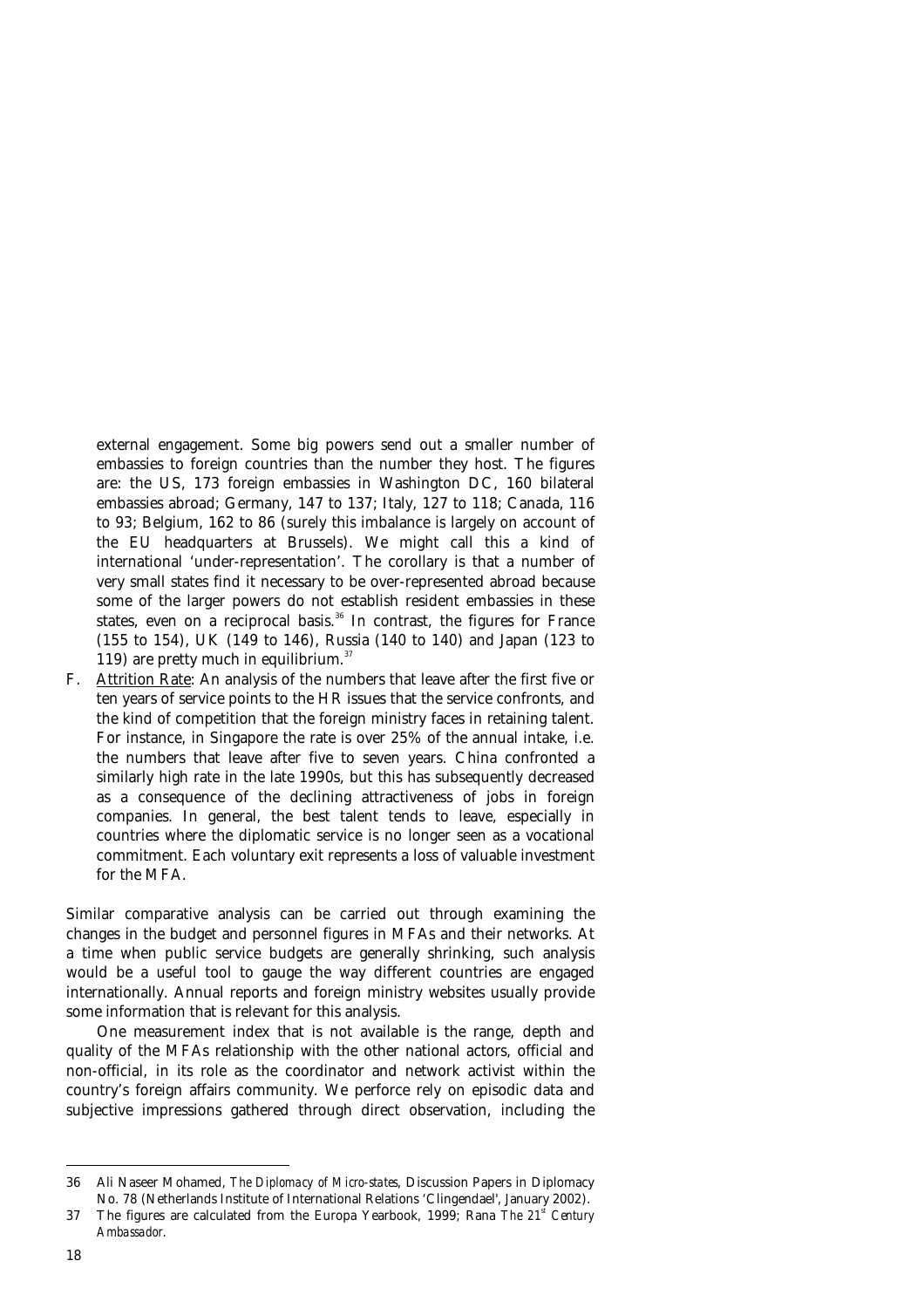perception of the other partners. This is also a fit subject for closer study and analysis.

#### *Related Developments*

The application of performance management involves constant innovation. This applies with even greater force to the low diplomacy that dominates the actual work of diplomatic systems, covering a myriad of soft issues such as culture, media relations, education, science and technology cooperation, and above all economic partnership building, mostly focussed at bilateral levels. Multilateral diplomacy may sometimes appear to be dominated by issues of peace and security, but here too it is the technical and functional dialogue that occupies the foreign ministries much of the time.

 Modern communications technology, coupled with the application of information technology has produced an integration of the MFA with its network of embassies that has qualitatively changed the way the diplomatic process operates. Germany has been a trend leader in this, and has consciously opted to create a seamless unified diplomatic network, in place of an earlier conceptual division between the headquarters and the field units, that remains typical of the classic model. This has been one result of the implementation of the innovative Paschke Report of September 2000.<sup>38</sup> Implementation of these changes will throw up new difficulties, but it also represents a significant transformation in the way the MFA and missions relate to and work with one another.<sup>39</sup>

 Countries use other methods for gauging performance. The Chinese Foreign Ministry requires all official delegations going abroad to specifically comment on the performance of the Chinese Embassy in assisting the delegation and impressions on its overall work. While such comment is usually to be found in official reports of delegations that have travelled

<sup>38</sup> See: http://*www.grberridge.co.uk/Paschke.htm*

<sup>39</sup> In the reorganized German system, embassies are treated as components of the territorial department in the Foreign Office, using the dedicated 'intranet' to dialogue with this and other departments, and offering their suggestions into the decision process. Briefs and papers produced by the embassy are acknowledged as their work when passed up the hierarchy. (Source: confidential discussion, 2003). Contrast this with the situation elsewhere; a critique of the British FCO notes that recommendations from ambassadors are undermined by 'burying them within the ministry's own recommendations', Shaun Riordian, *The New Diplomacy*, (Cambridge, Polity, 2003), p.14.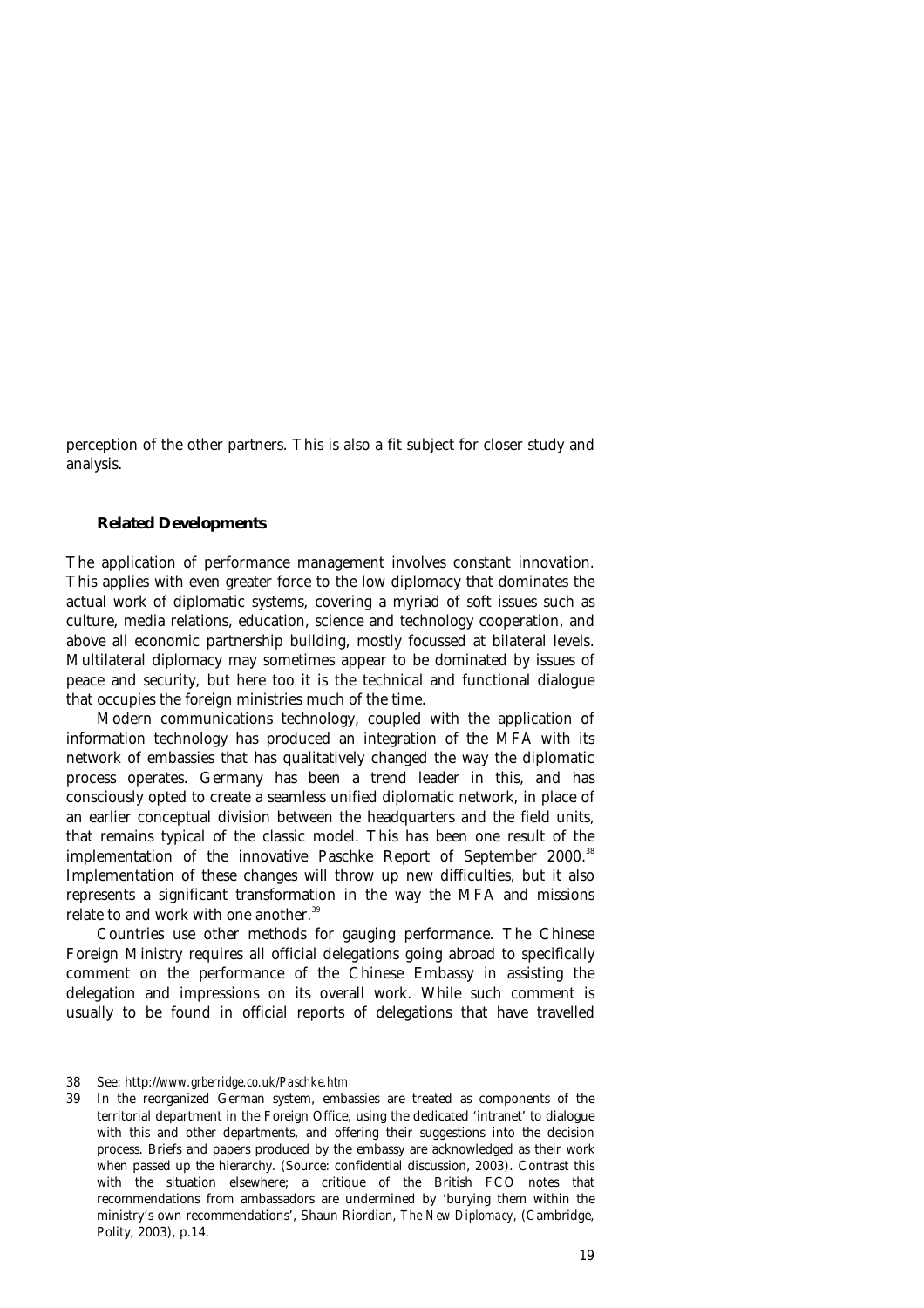abroad, using a mandatory reporting format on the embassy's performance is unique. It allows the foreign ministry to build up a picture that is composed of multiple observations, serving as a supplementary monitoring device.

Some diplomatic systems have obtained ISO 9000 certification<sup>40</sup> for the services they provide, in a bid to respond to 'customer expectations'. Thailand has obtained such certification for its consular services, while France has done the same for its economic services. One may expect others to follow suit, because such validation by competent experts encourages the entire system to sustain high standards.

## *A Downside?*

It would be an illusion to imagine that application of any innovation or new techniques in diplomatic systems is free of risk. Obviously, mechanical application is dangerous, but that is a real danger, if the form of the method is applied but without the underlying motivation and intent to genuinely improve the functioning of the diplomatic system. A downside also exists in the shape of other less obvious problems that PERM entails. The author is not aware of any study of this aspect, which demands access to the way PERM is actually utilized in foreign ministries. Based on impressions gathered during the study, and comments received from professional diplomats and the others surveyed, some tentative thoughts are offered.

- $\bullet$  An excess of PERM produces fatigue and user indifference. This may happen if there are too many changes in a short period, or if the level of complexity becomes excessive, losing sight of the essential goals. This can also happen if the filling out of long reporting forms becomes a burden. Late starters to PERM have a potential advantage, if they can learn from the experience of the pioneers, provided that they can access the accumulated practical expertise (see below).
- $\bullet$  Diplomatic missions in some systems have become so lean that they are left with little reserve power to handle the unexpected, or to undertake initiatives of their own. If public service at its best is perceived as a form of entrepreneurship, then the chief executive of the field unit, the ambassador, should have both the authority and the resources to pursue

 $\overline{a}$ 40 This is one of the standard norms used in the corporate world, given by accredited agencies after they have measured the quality of the products or services provided by the entity concerned, as well as the business process used by that entity.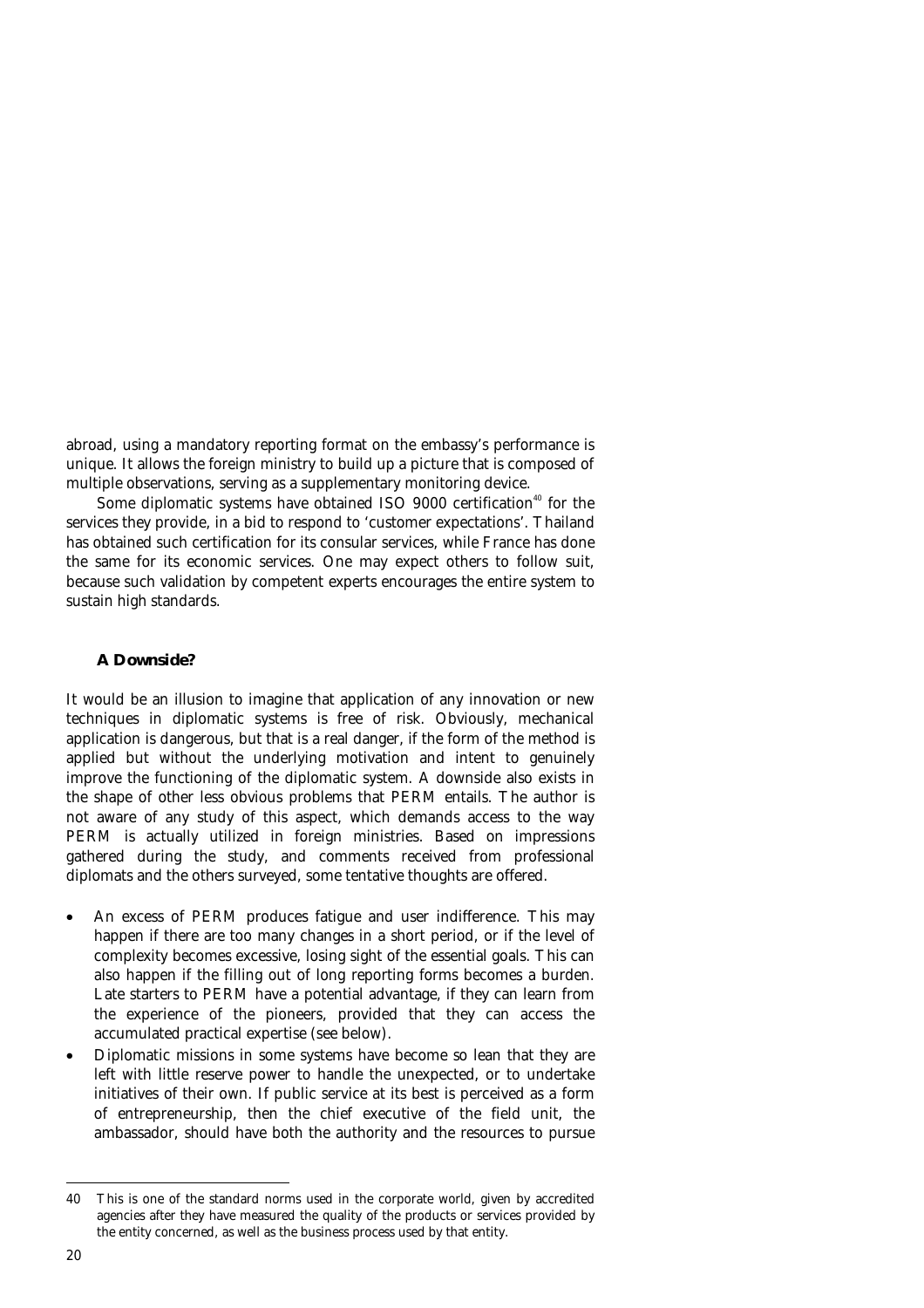any worthwhile opportunities. Indeed he or she should be encouraged in this direction.

 $\bullet$  Foreign ministry headquarters that are home to a larger proportion of the diplomatic service personnel (i.e. when the headquarters-to-missions ratio is well below 1 to 1, as say in Australia, New Zealand and Singapore) might confront a problem of excessive interference from headquarters in the working of their embassies. A former British diplomat has written: 'Foreign ministries micro-manage their ambassadors and negotiation teams down to the last comma'.41 This is a risk that systems characterized by undermanned MFAs do not face, which is a fine illustration of the silver-lining syndrome!

It is legitimate to ask if PERM leads to complexity for its own sake and whether it truly delivers value, in terms of improving the way diplomatic systems manage relations with foreign countries, or meaningfully advance national interests. In a few diplomatic systems, for instance, one encounters a mood of what might be called 'post-modern angst' where continual experimentation with new concepts has produced user fatigue, and even loss of morale. In large services, the situation is compounded by the fact that there is little assurance for new entrants that they will ever get the coveted 'letter of commission' as an ambassador, or a consolation appointment as a consul general. This surely contributes to a high incidence of resignations among the intake, especially in the first 5 to 10 years, as visible in very different circumstances in countries ranging from Canada to China, Singapore and the US – though this is by no means the only factor leading to such churning among young officials.

## *Conclusions*

Performance management is a device for getting better value out of the diplomatic system, especially at a time when in absolute or real terms the resources available to the foreign ministry each year from the national budget are either static or shrinking. Some countries have already scaled down diplomatic representation, in numbers of embassies and the strength of home personnel. Others may well be forced travel down the same road, reprioritizing their external requirements.

 $\overline{a}$ 41 Shaun Riordian, *The New Diplomacy* (Polity, Cambridge, UK, 2003) p. 13.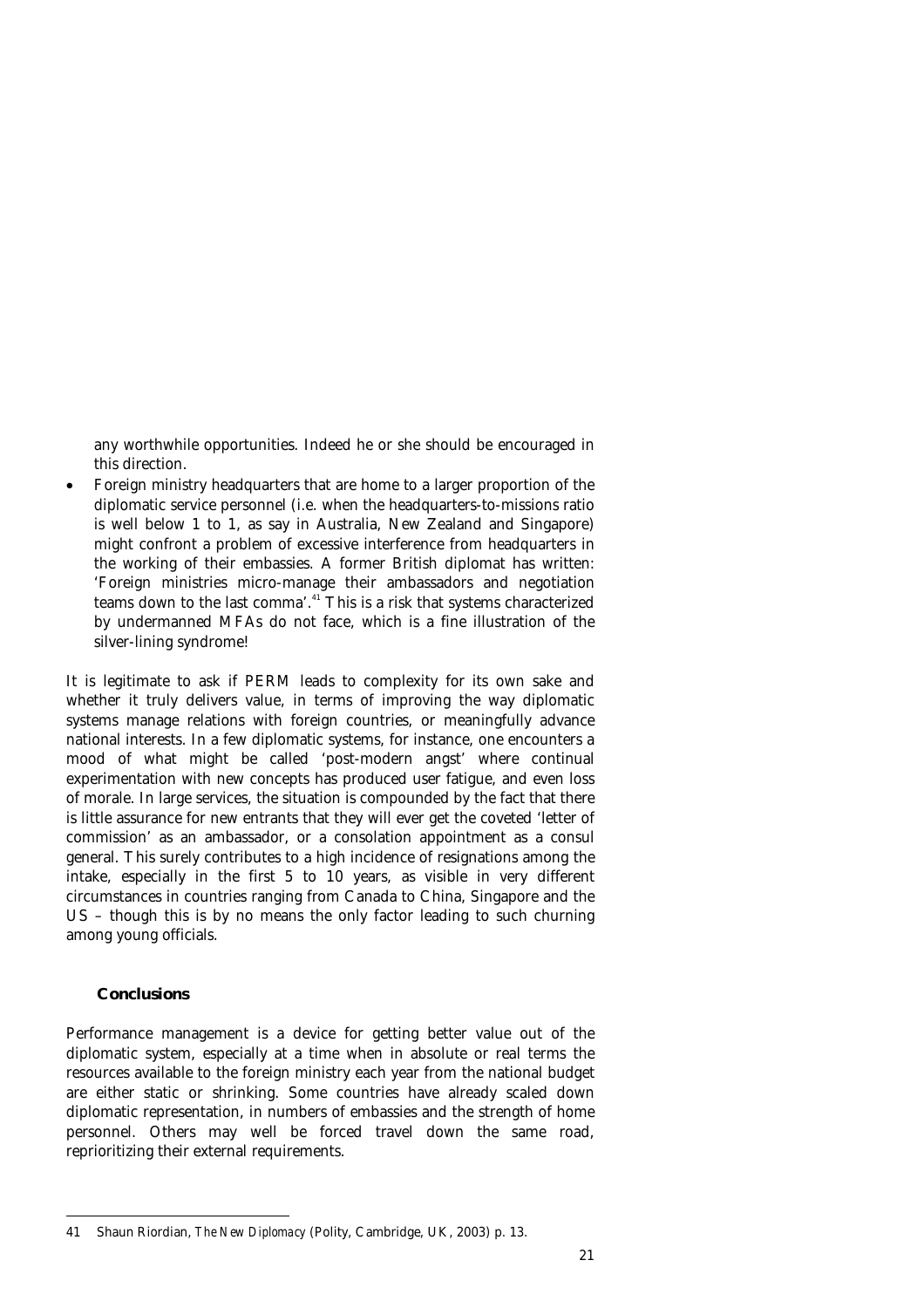New diplomatic representation methods have evolved in recent years. For example, 'non-resident ambassadors' are used to cover countries where full representation is not feasible or economic. The non-resident envoy is typically based in the home capital and handles ambassadorial tasks on a part-time basis. Such an envoy is useful for basic outreach activities in the assignment country, often making two or three visits there, and providing a communication link. Singapore has over 25 such non-resident envoys, mainly drawn from public life; Malta is another major practitioner of this format. Such systemic use of non-resident formulas is not to be confused with the method of concurrent or 'cross' accreditation, where an envoy based in one foreign capital also holds charge as the envoy to another country, usually a neighbour.<sup>42</sup>

 It is possible to link this with a 'virtual envoy' method of internet-based contacts, though this has so far been untried. Another formula is 'joint ambassadors', used by the eight Caribbean state group, Caricom. The EU is planning to implement the same formula. 'Co-location' is a much more limited format for sharing costs and logistics, used by some EU states and by the Nordic group. Such innovations demonstrate flexible diplomacy.

 In the transition countries of East and Central Europe and Central Asia, foreign ministries often grapple with the basic issues for installing effective diplomatic networks, from the foundation upwards. To some of them PERM may appear as a luxury for the present. But we may expect them to move to these methods with alacrity, not the least because they are not encumbered with the baggage of the past, and also since they are keen to borrow ideas from the best exemplars available, often from Western Europe.

 The goals of performance management are not always articulated with precision. Looking to the experience of various countries we can identify four potential issues. First, it helps to optimize the entire system. Assuming that the country accepts and is able to act on the premise that an effective diplomatic machine is vital to attain foreign policy objectives, it follows that the machine needs continual refinement, in part to adapt to the changing world environment. Performance management is thus a continuous activity. Second, it should target the average level of performance which will initially require concentration on the weaker links. The high achievers will shine in any system – though good PERM will nurture excellence too. Raising the performance of the missions abroad should be a deliberate target. Third,

<sup>42</sup> While 'concurrent accreditation' is the correct term stipulated in the 1961 Vienna Convention on Diplomatic Relations, 'cross' accreditation is an Australian term which provides a clearer description.